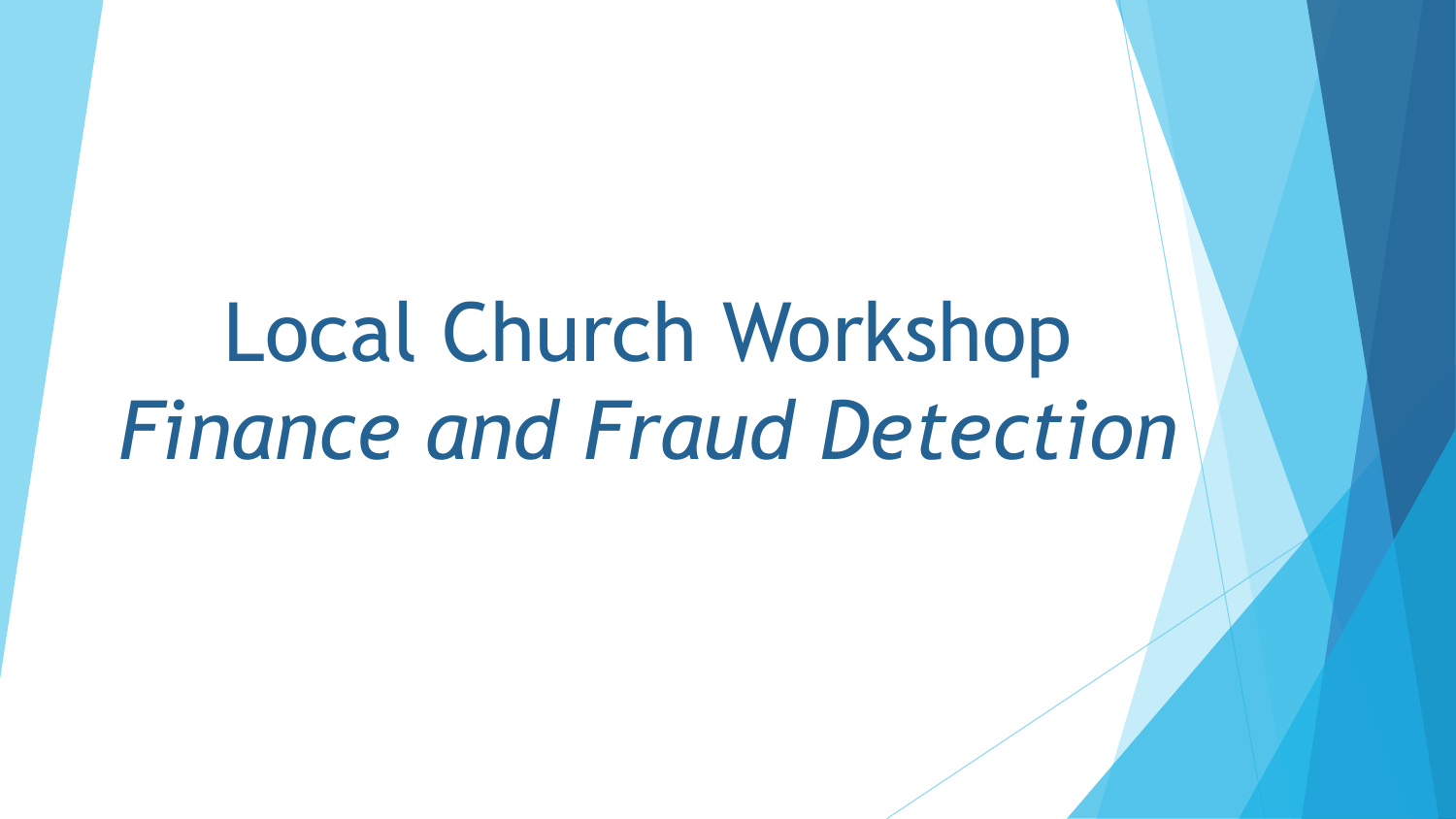#### Workshop Outline

- **Local Church Finance Team**
- **Internal Controls**
- **Fraud Detection**
- ▶ Year-End Statistics and Apportionments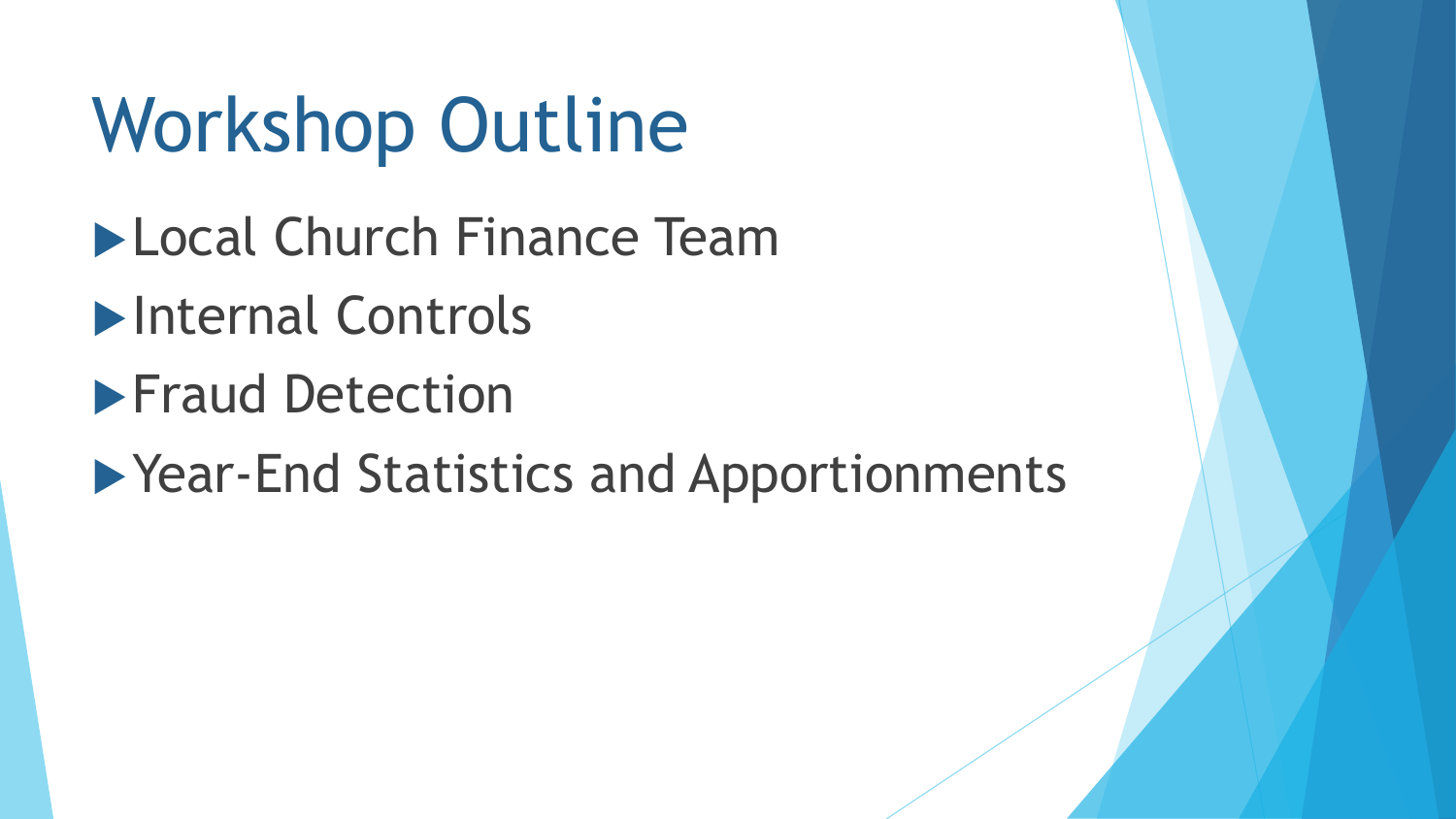#### Effective Finance Committee

- **Deefferry 20 Features of the Financial Secretary and Treasurer**
- **Reviews financial reports and monitor the Budget**
- $\blacktriangleright$  Financial transparency with committees, congregation, and Church Council
- **Ensures Internal Controls Policy is in place and** Annual Audit is completed
- **Plans for the future**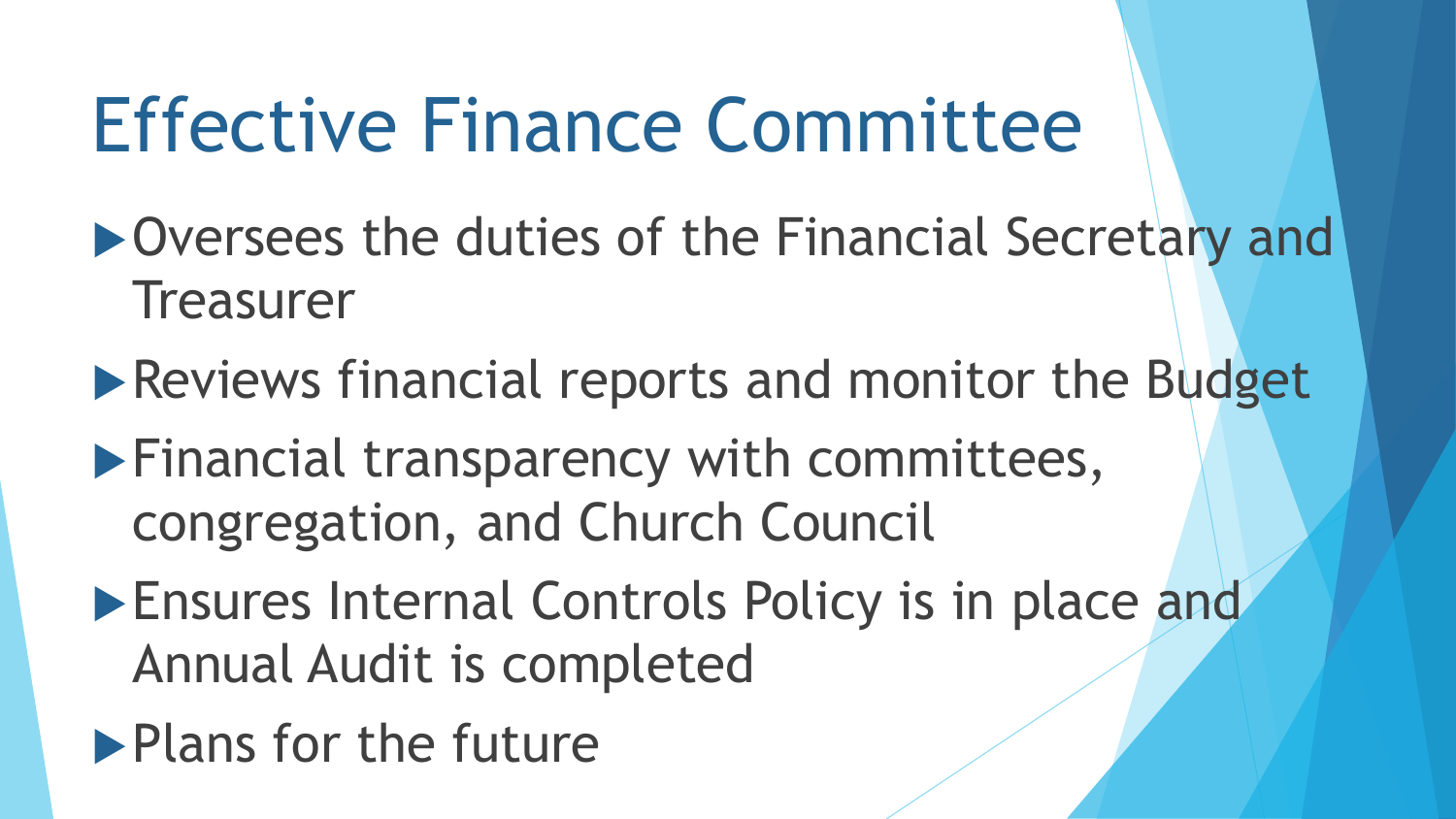#### Internal Controls

- **Receipt of Funds Disbursement of Funds**
- Credit Cards
- **Financial Reporting**
- Audit
- **Insurance**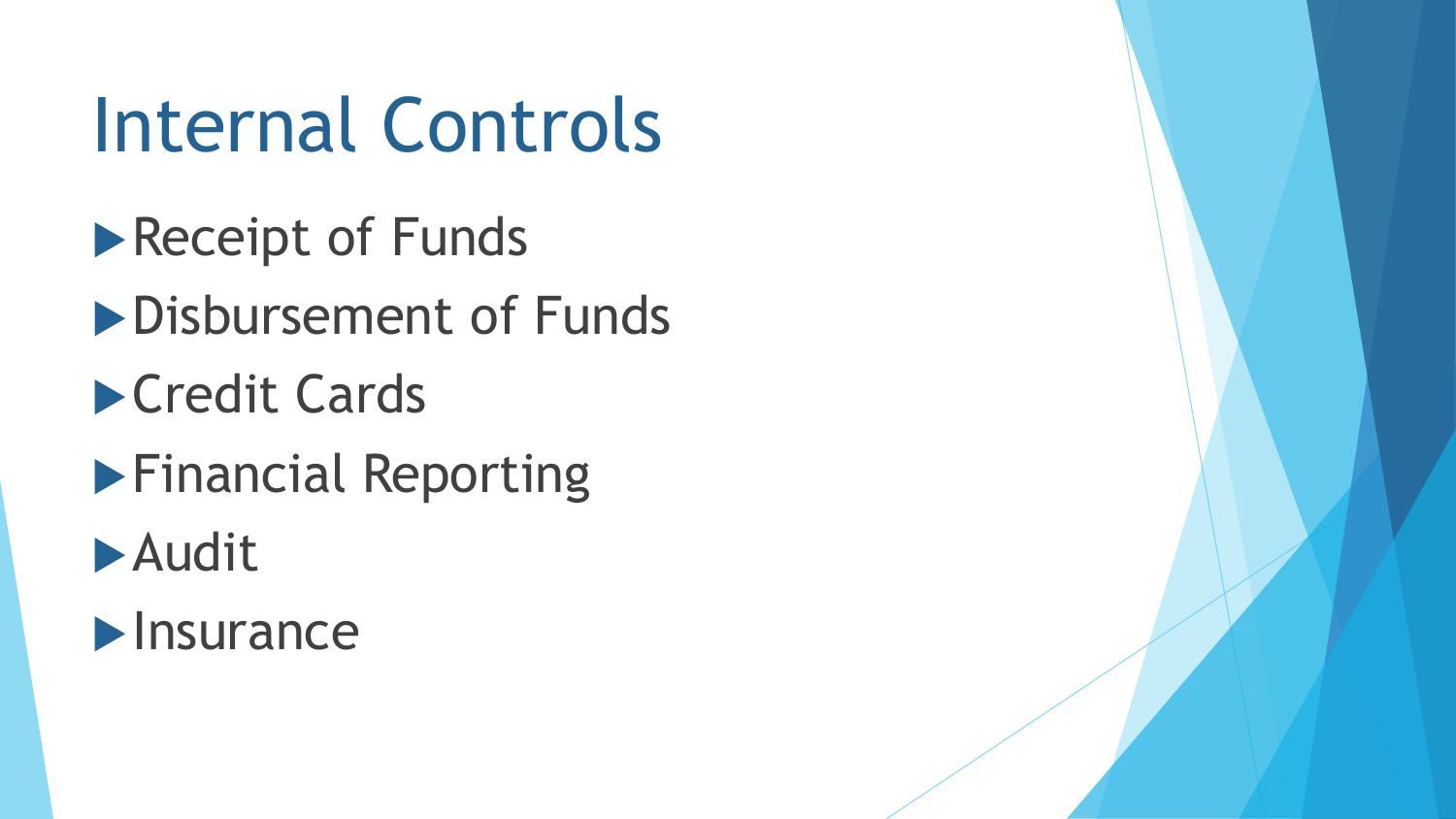# Types of Church Funds

- **Munderstricted** 
	- Tithes to general operating fund
- **Board designated** 
	- A board designates funds for a purpose and can redirect funds if needed
- **Donor restricted** 
	- Restricted to a specific purpose and cannot be changed by church
	- ▶ Church is not obligated to accept gift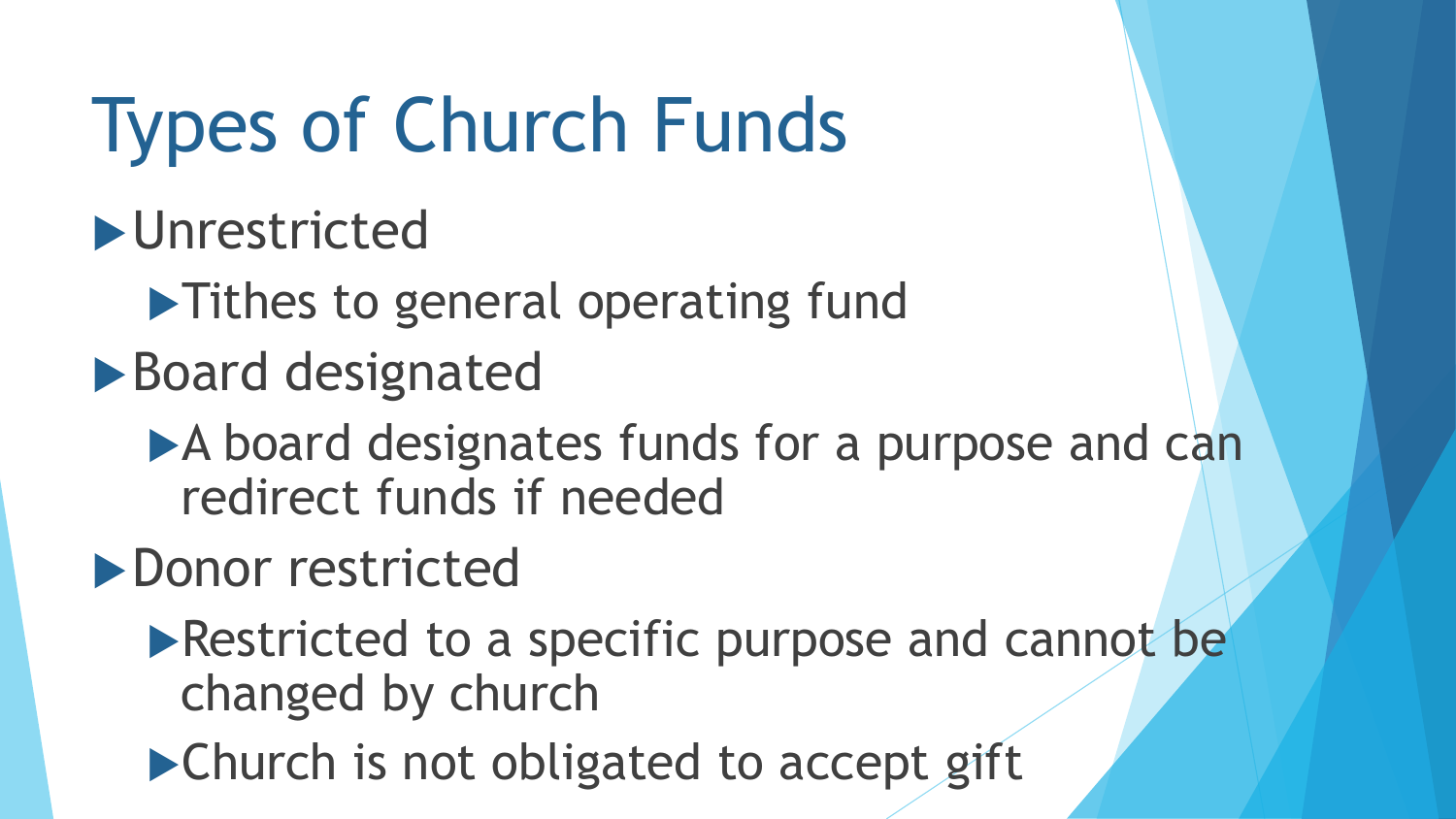#### Receipt of Funds

**Financial Secretary** 

cannot serve as Treasurer

**Poversees scheduling and training of count** teams of two unrelated persons

**Precords donor gifts and issues statements of** giving which includes IRS Statement

> *"No goods or services were provided other than intangible religious benefits."* IRS Publication 1771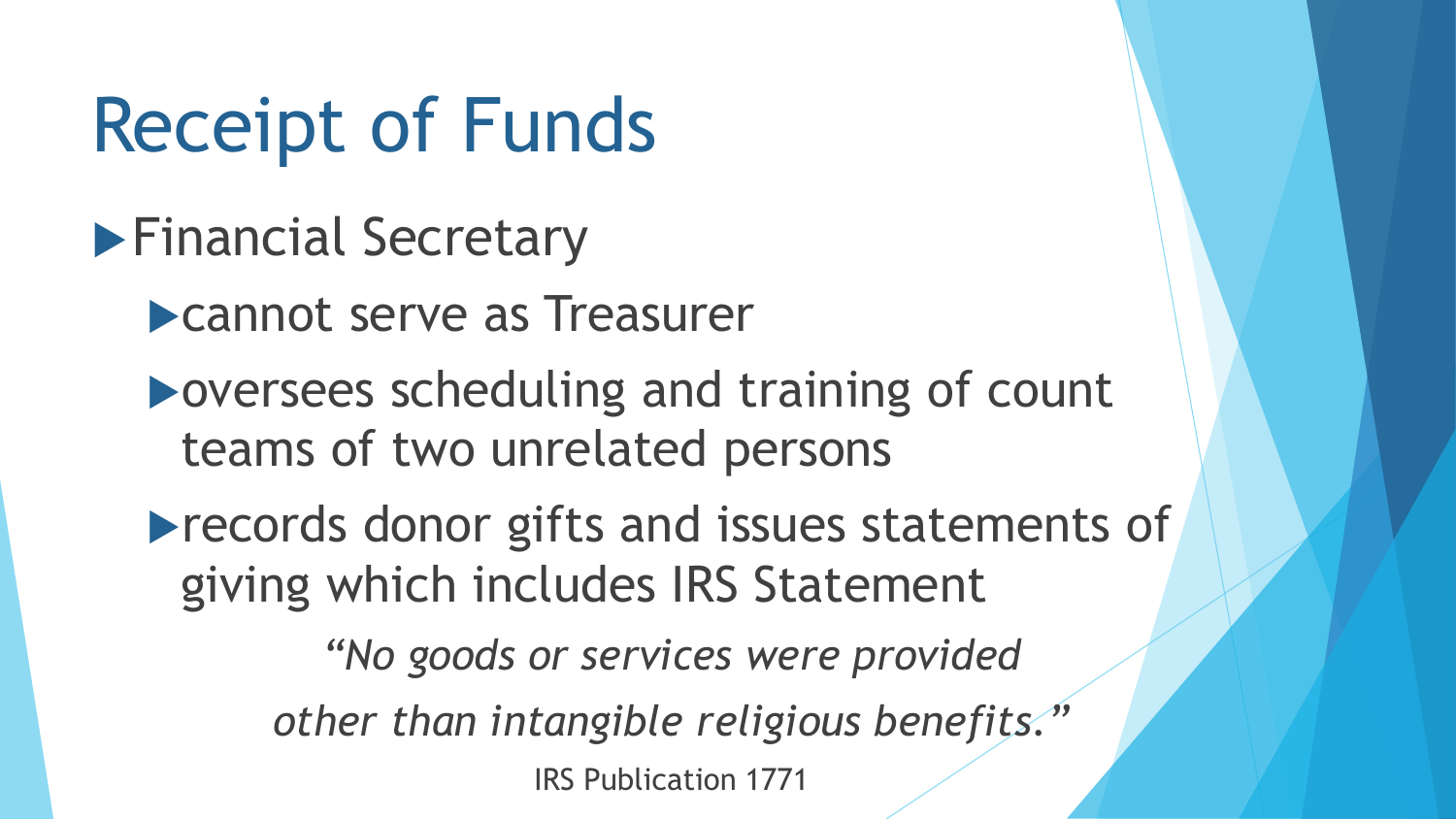## Receipt of Funds (continued)

**Internal Controls Recommendation:** 

- $\triangleright$  Statement of Giving states that discrepancies are to be reported directly to Finance Chairperson
- $\blacktriangleright$  Install locked mailboxes to prevent stolen checks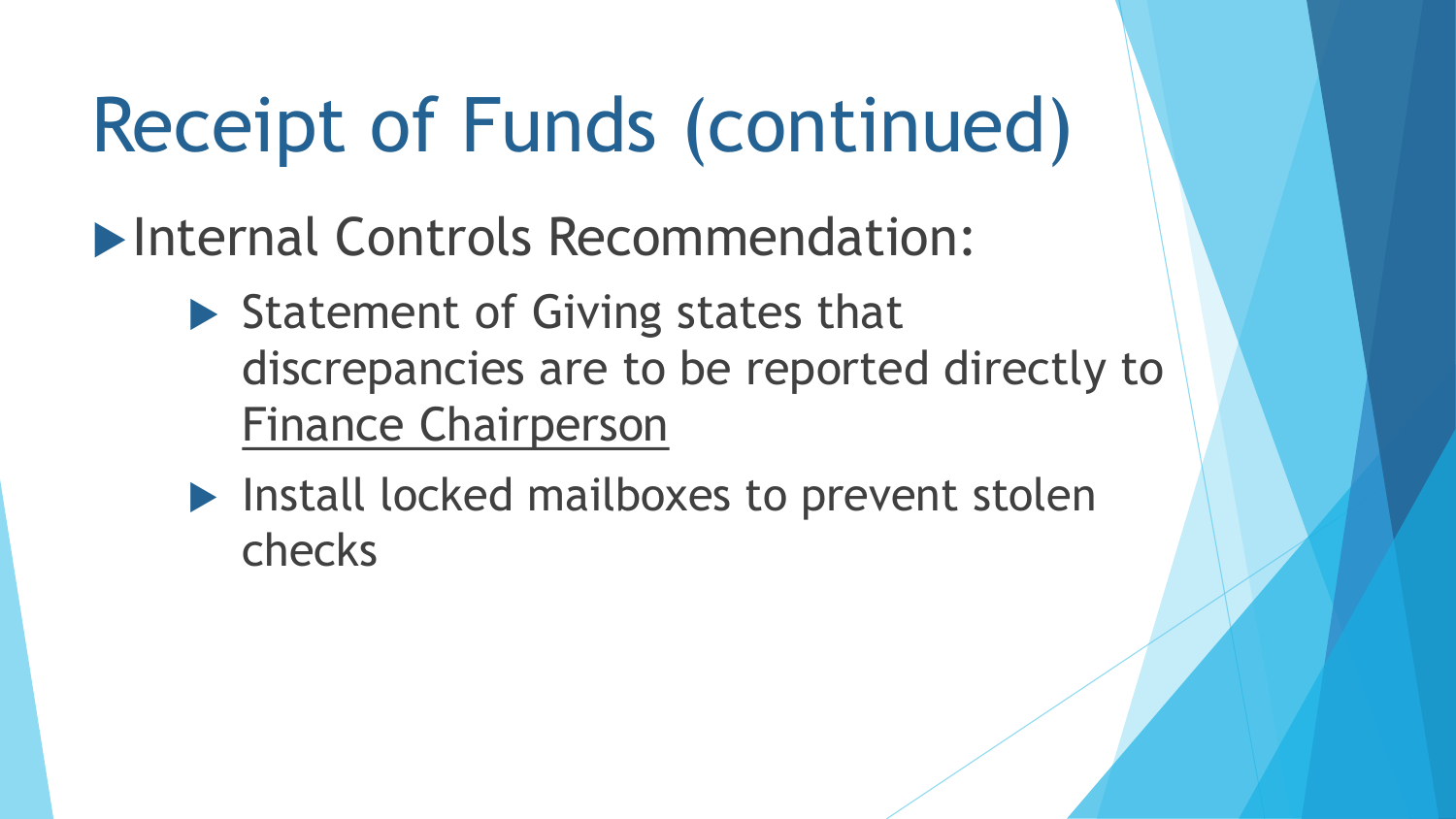### Receipt of Funds (continued)

#### **Non-Cash Gifts**

**Financial Secretary provides a letter of** acknowledgement of item and includes a description of item but does not value the item

- **Must contain the same IRS disclosure** requirements
- Stock gift is a non-cash gift

**Virginia United Methodist** Foundation handles gifts of stock for local churches. 804-521-1120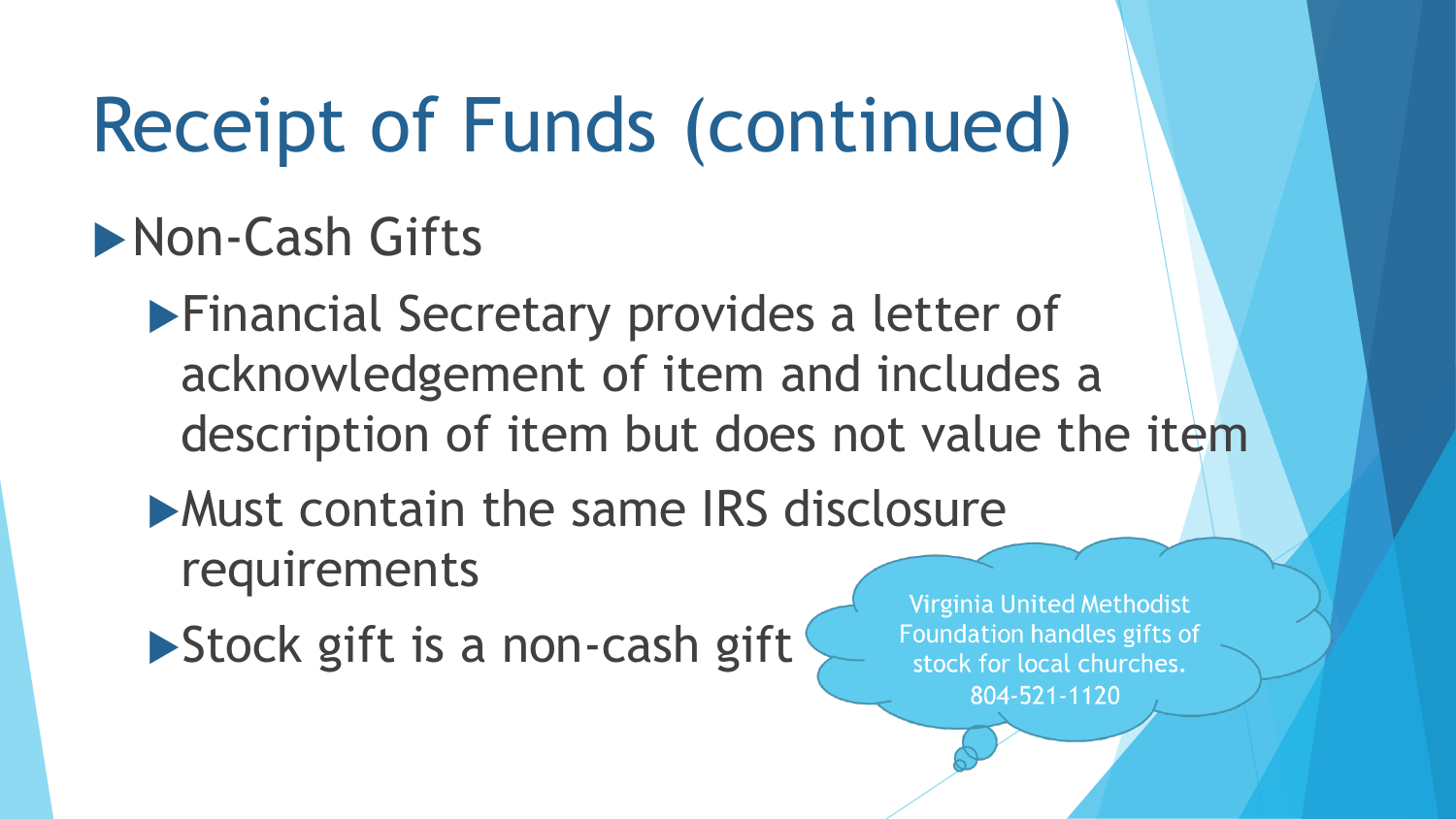## Receipt of Funds (continued)

- **Finance Committee policies safeguard funds** until they are deposited at the bank
	- Weekly offering
	- Electronic offering
	- Gift card sales
	- Mid-week funds
	- Special events
	- **Gifts of stock**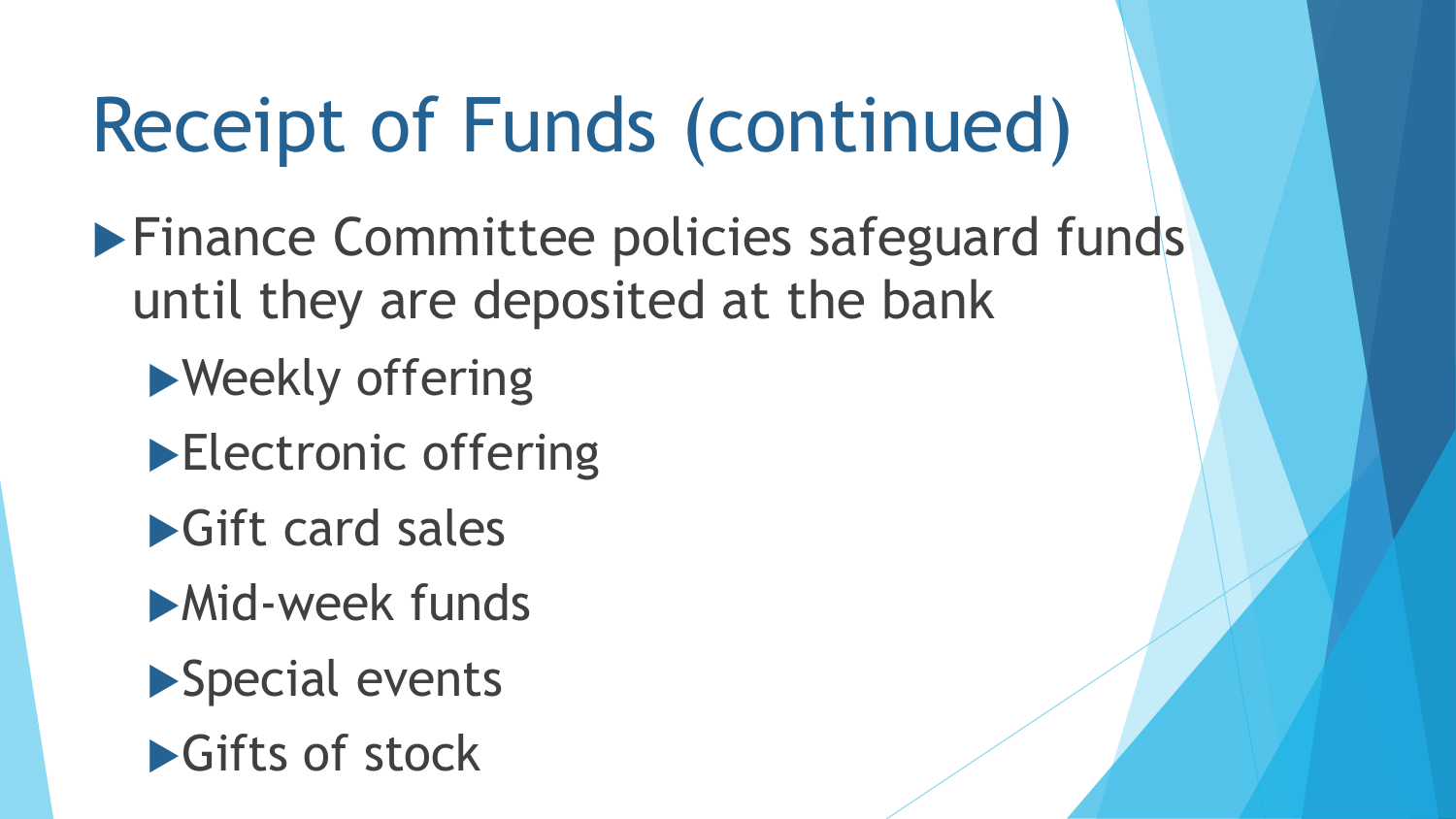#### Disbursement of Funds

- **Treasurer cannot serve as Financial Secretary**
- Invoices are approved by a staff or church leader authorizing the Treasurer to pay; a voucher form is recommended
	- Invoices not carefully verified before payment; invoice scams go undetected
- At least two unrelated people are involved in the disbursement process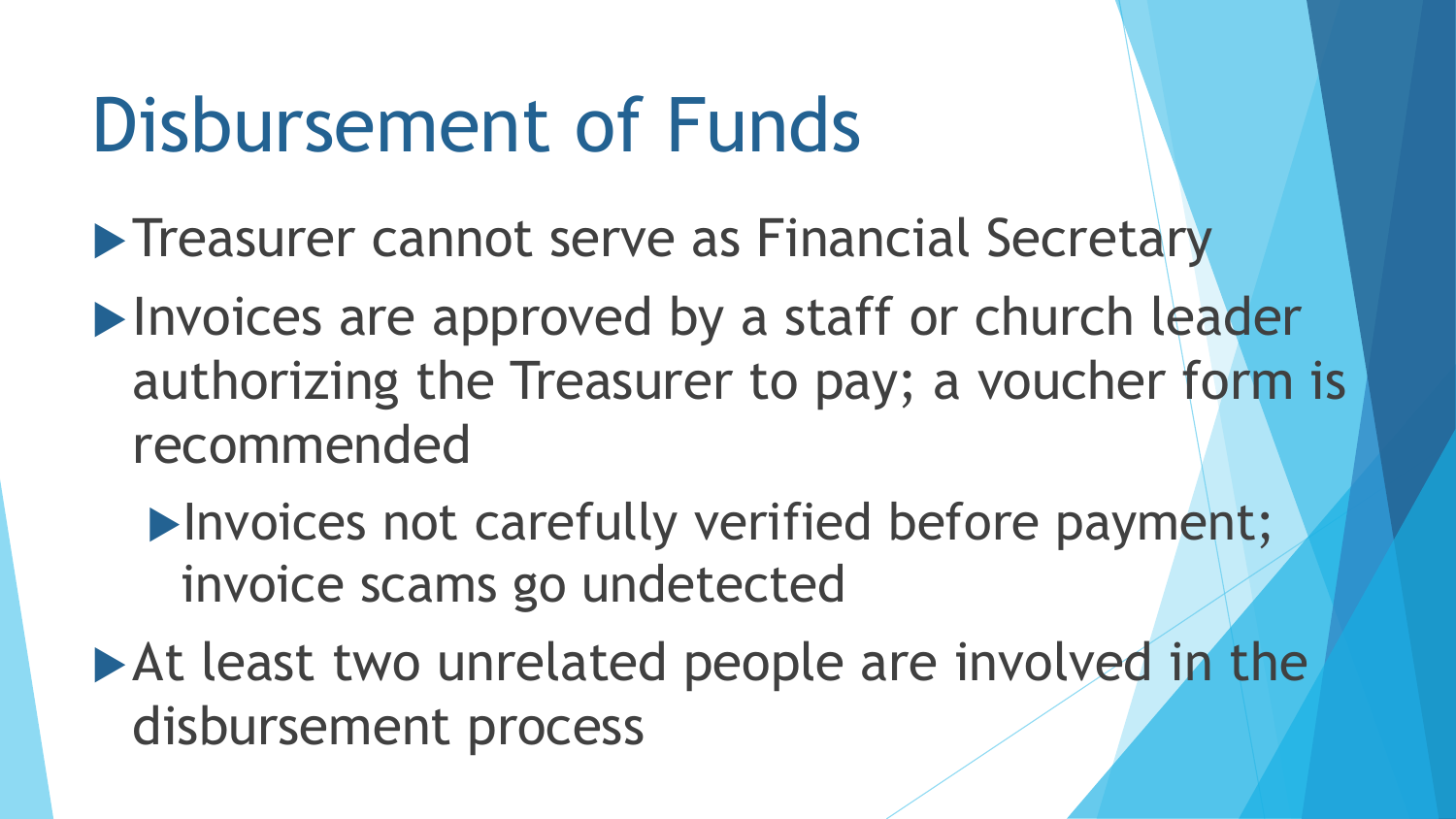### Disbursement of Funds

- **Internal Controls Recommendation:** 
	- Bank reconciliation is reviewed by someone other than the Treasurer
		- Regular deposits made
		- Electronic payments appropriate
		- **Credit card payments made**
		- **Review cleared checks**
		- Payroll taxes paid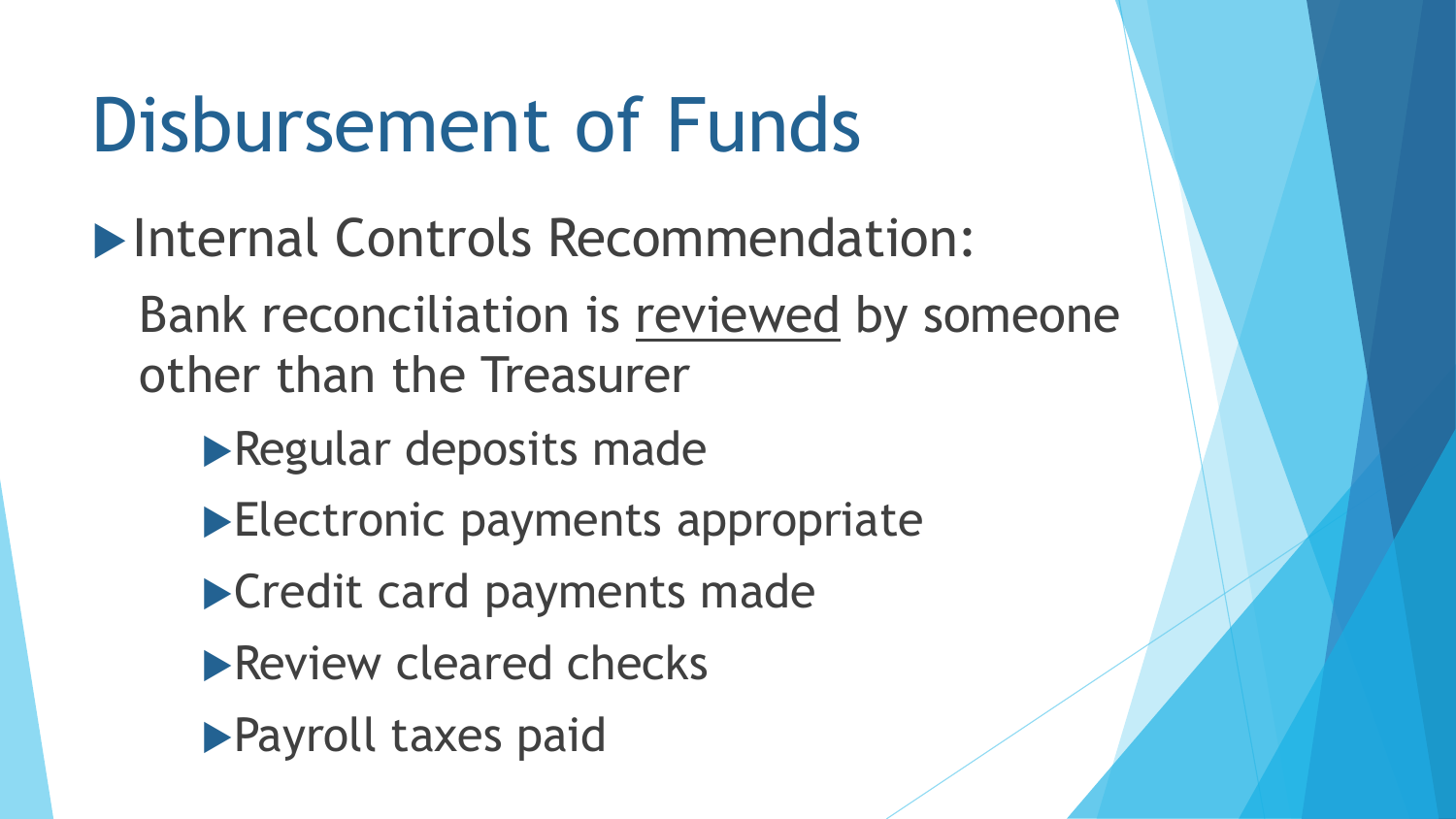#### Credit Cards

- **Trustees authorizes credit cards and overall** limit
- **Finance Committee sets internal control** policy related to credit cards and establishes authorized persons to assign cards and change limits, which should not be the pastor or **Treasurer**
- Receipts must be submitted to Treasurer to substantiate credit card charges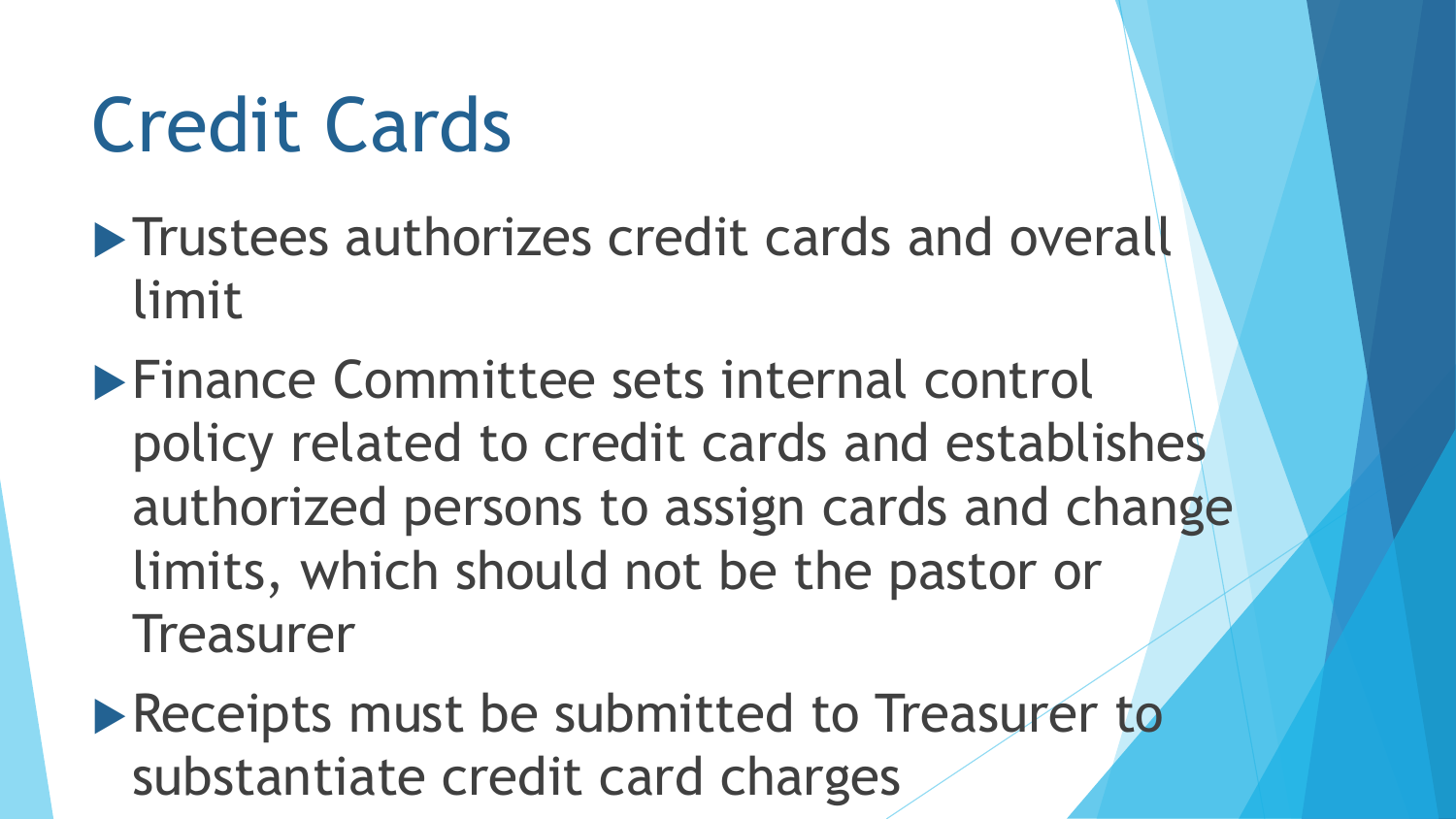#### Credit Cards

#### **Internal Controls Recommendation:**

Same person that reviews the Bank reconciliation should also review the credit card statements

- Balance paid in full by due date
- **Appropriate charges**
- **Receipts attached for transactions**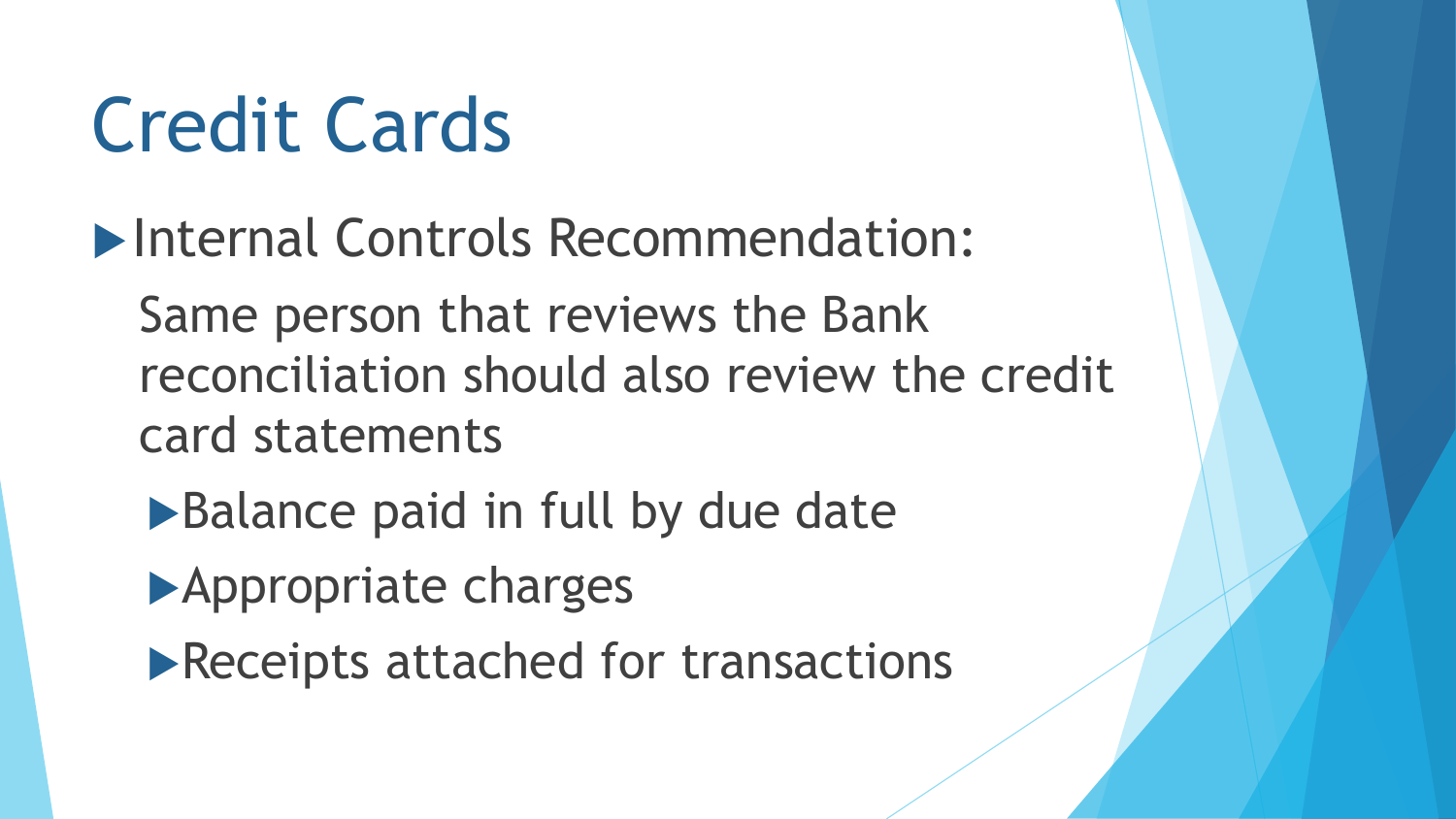# Budgeting

- Budgets too detailed can be restrictive and focus on scarcity rather than abundance
- ▶ Church leadership needs to be able to collaborate and make decisions
- Seek out grant opportunities if your church is starting a new outreach ministry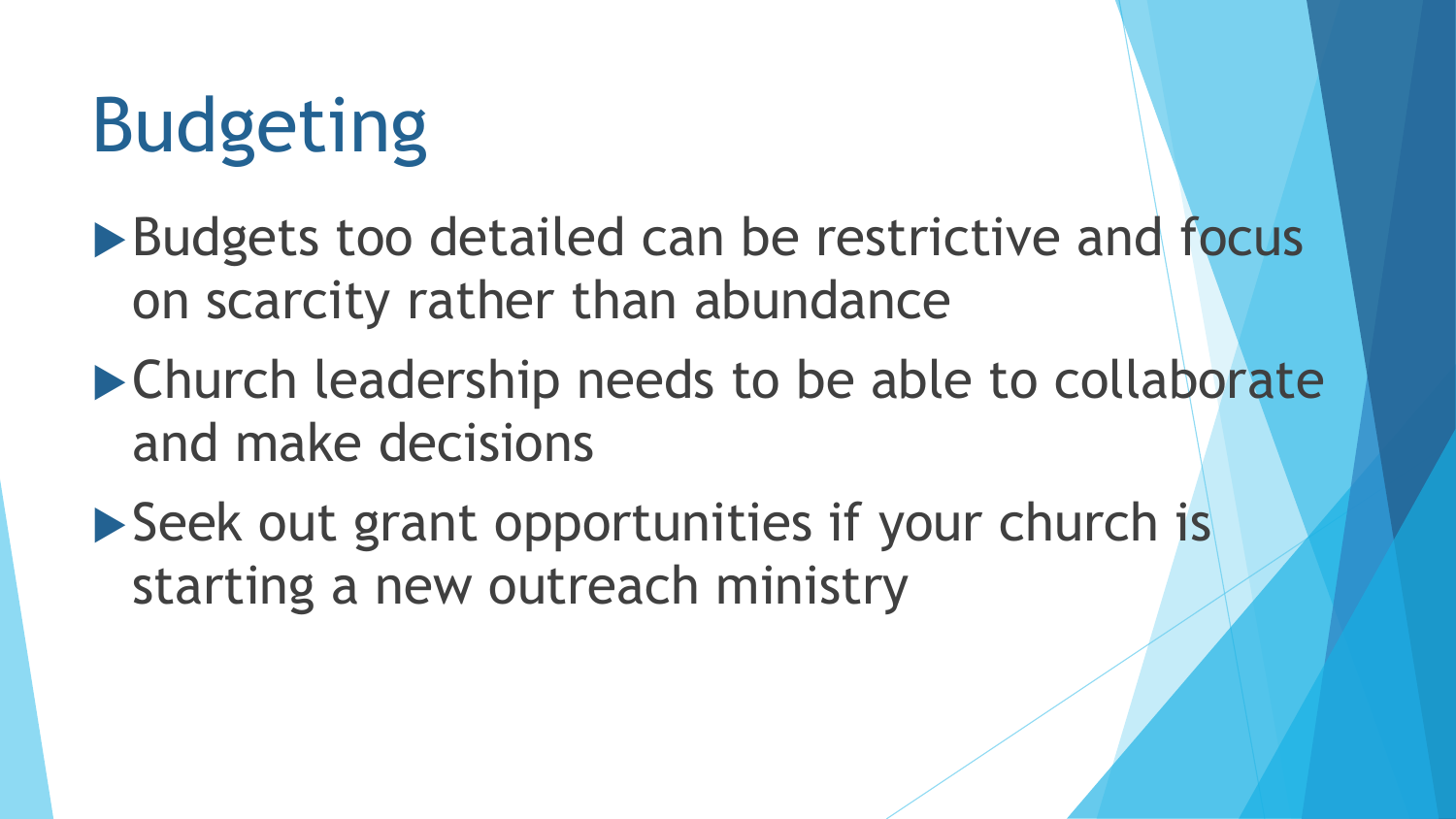### Reporting

- **Financial Secretary** 
	- **Provides summary statement of giving to** Finance Committee
	- **Provides Pastor with donor information**
	- **Provides reports as requested by Finance** Committee or Church Council (ie. percent of pledged gifts received)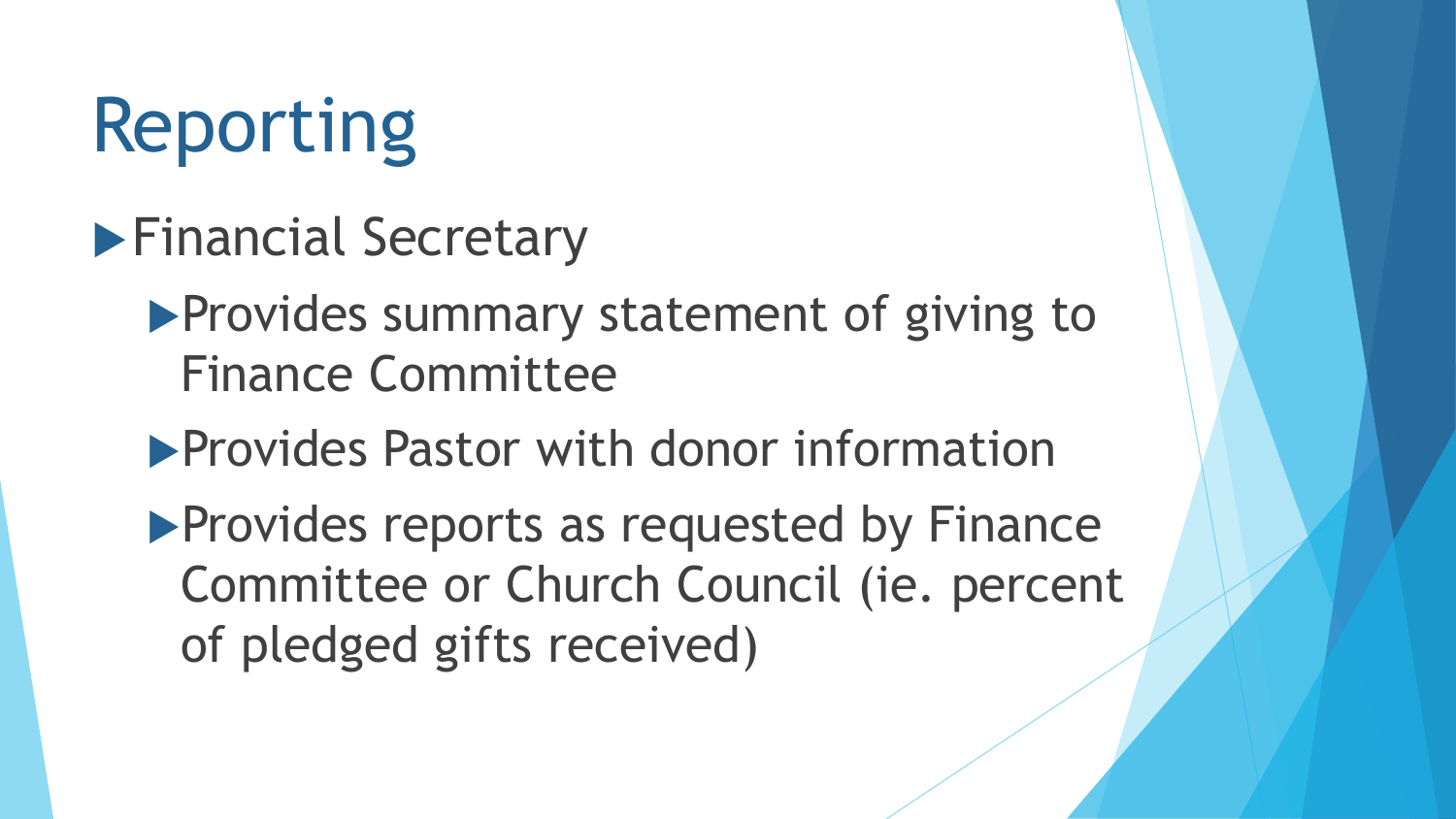## Reporting (continued)

#### $\blacktriangleright$  Treasurer

- **Provides Income statement with Budget comparison** to Finance Committee
- **Provides Balance Sheet to Finance Committee**
- **Provides Board designated funds and Donor** restricted funds reporting to Finance Committee
- **Finance Committee provides Financial Reports to** Church Council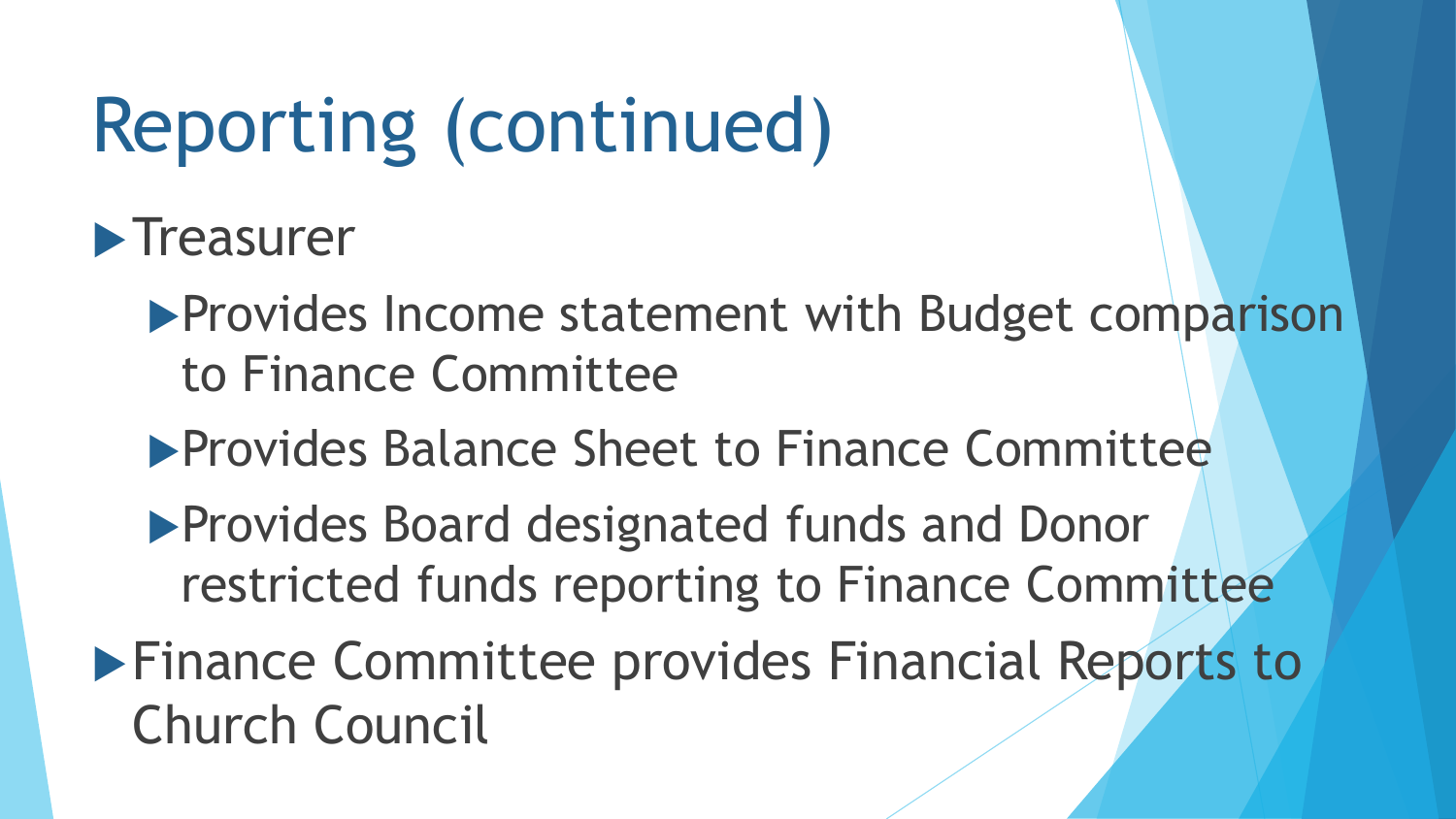#### Audit

- **Finance Committee schedules at least two** independent persons to perform the annual audit
- Audit includes testing of all areas of internal controls
- Audit includes ALL accounts of the church
- ▶ Audit is reported at Charge Conference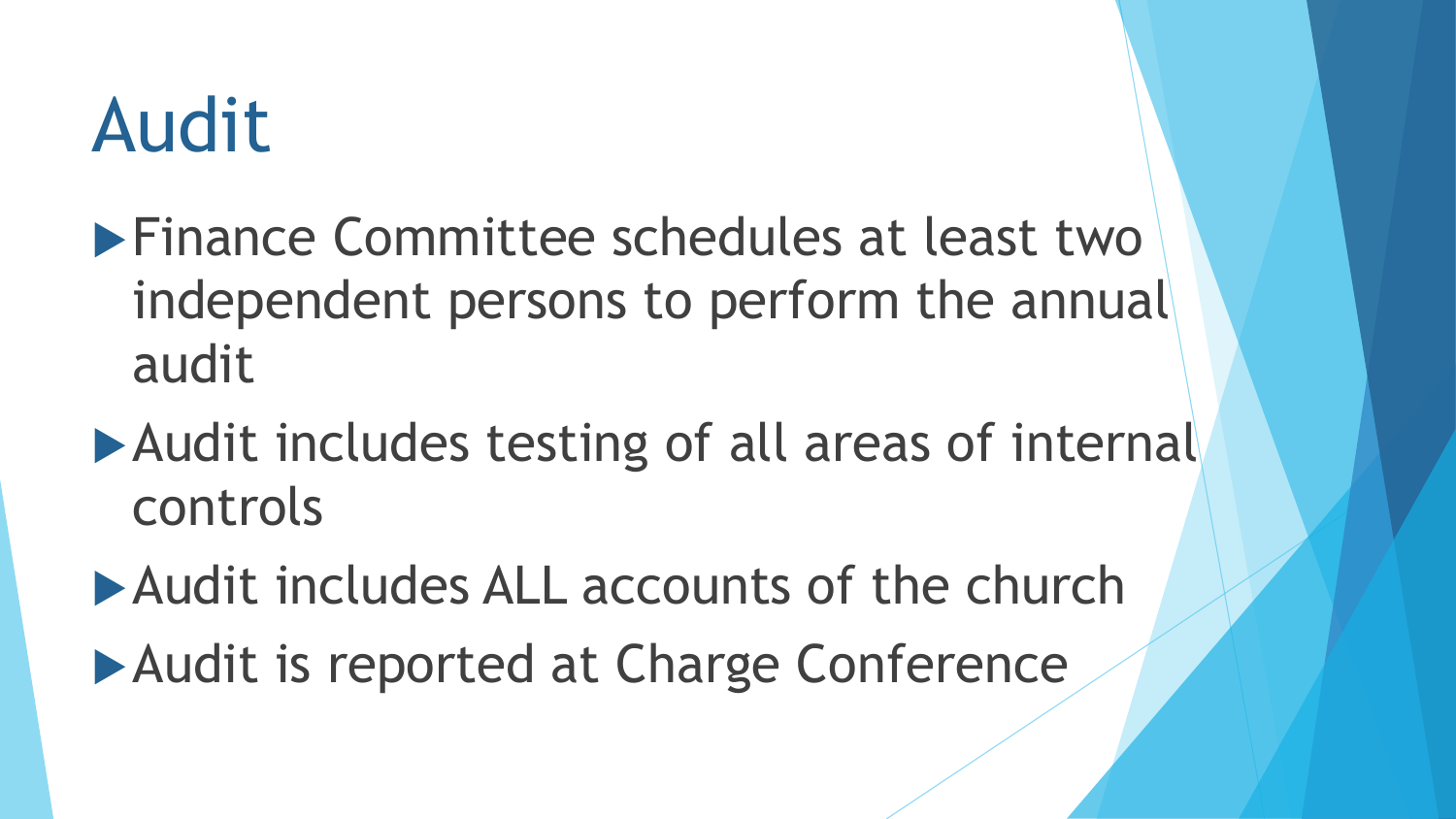#### **Insurance**

- **Trustees annually reviews Insurance policy to protect** the assets of the church
	- **Seneral liability** 
		- Employee liability (sexual misconduct, discrimination)
		- **Directors & Officers**
	- **Property**
	- $\blacktriangleright$ Crime
	- Workers Compensation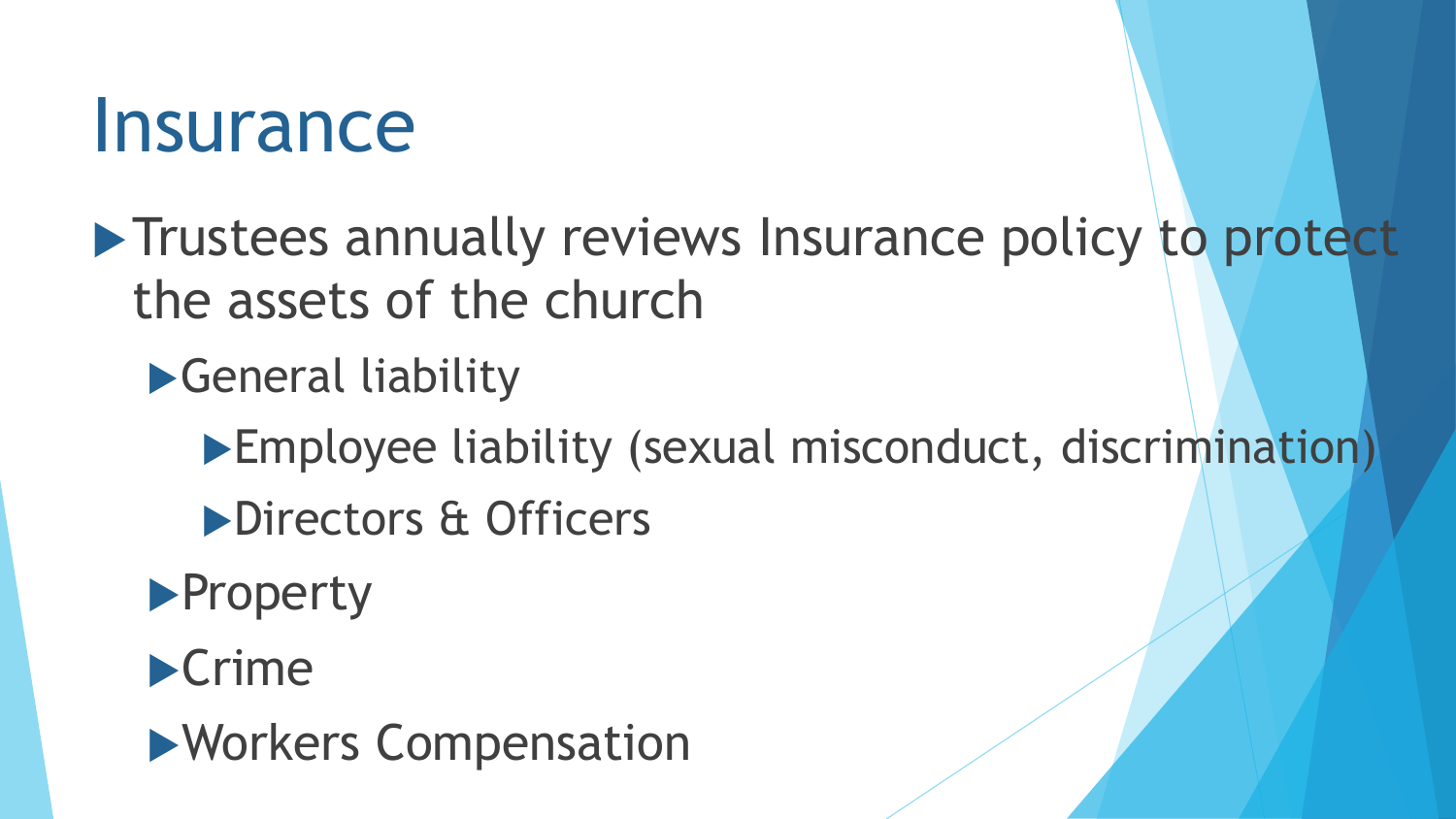#### Detecting Fraud

Why are churches vulnerable?

**Poor internal controls and financial oversight** 

**Trusting and forgiving environment** 

**Lack of criminal background checks**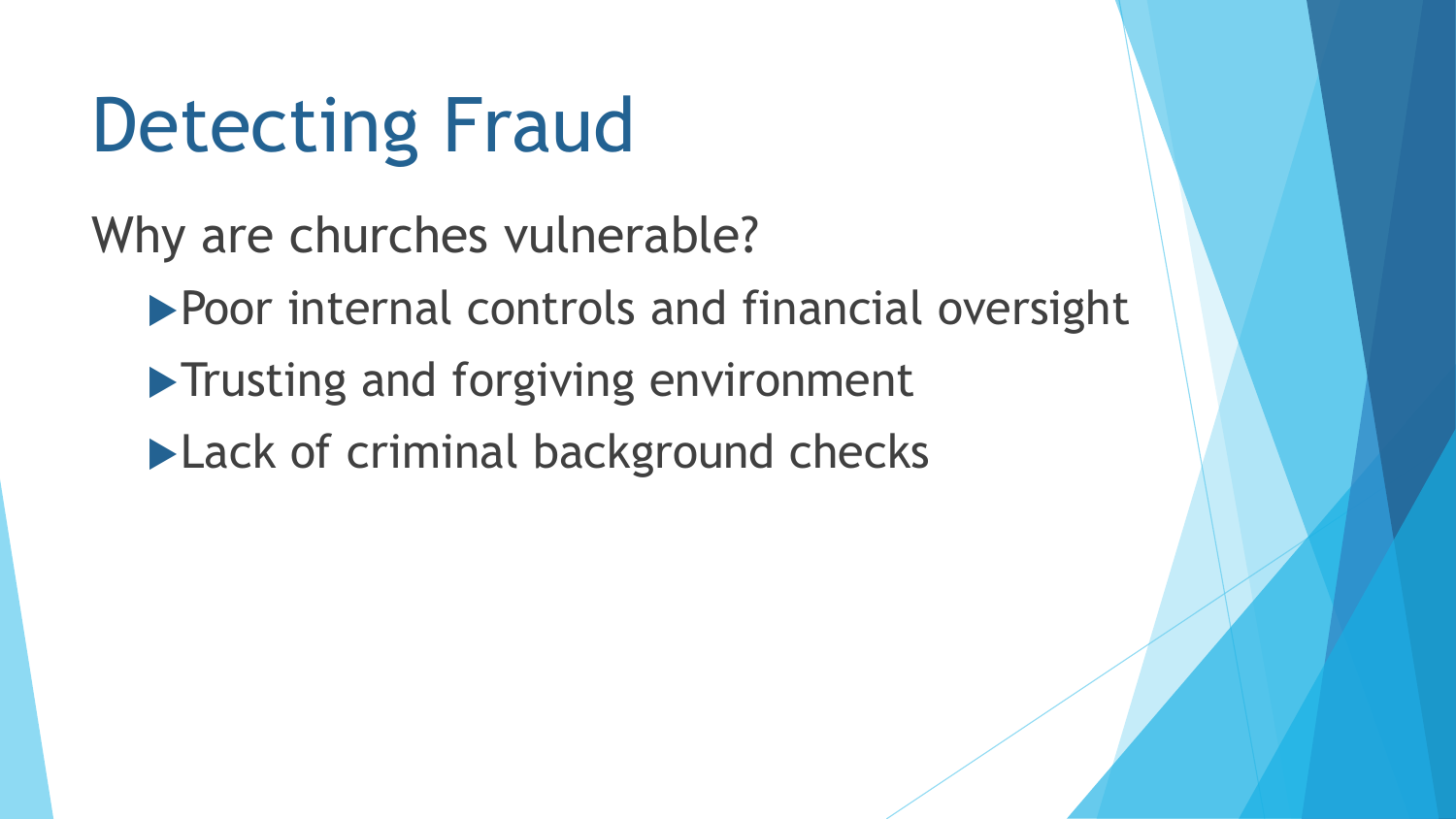### Detecting Fraud

Commonalities and Red Flags

- **Lack of financial reports**
- Evasiveness when asked questions
- **Trusting environment**
- No audit or lack of effective audit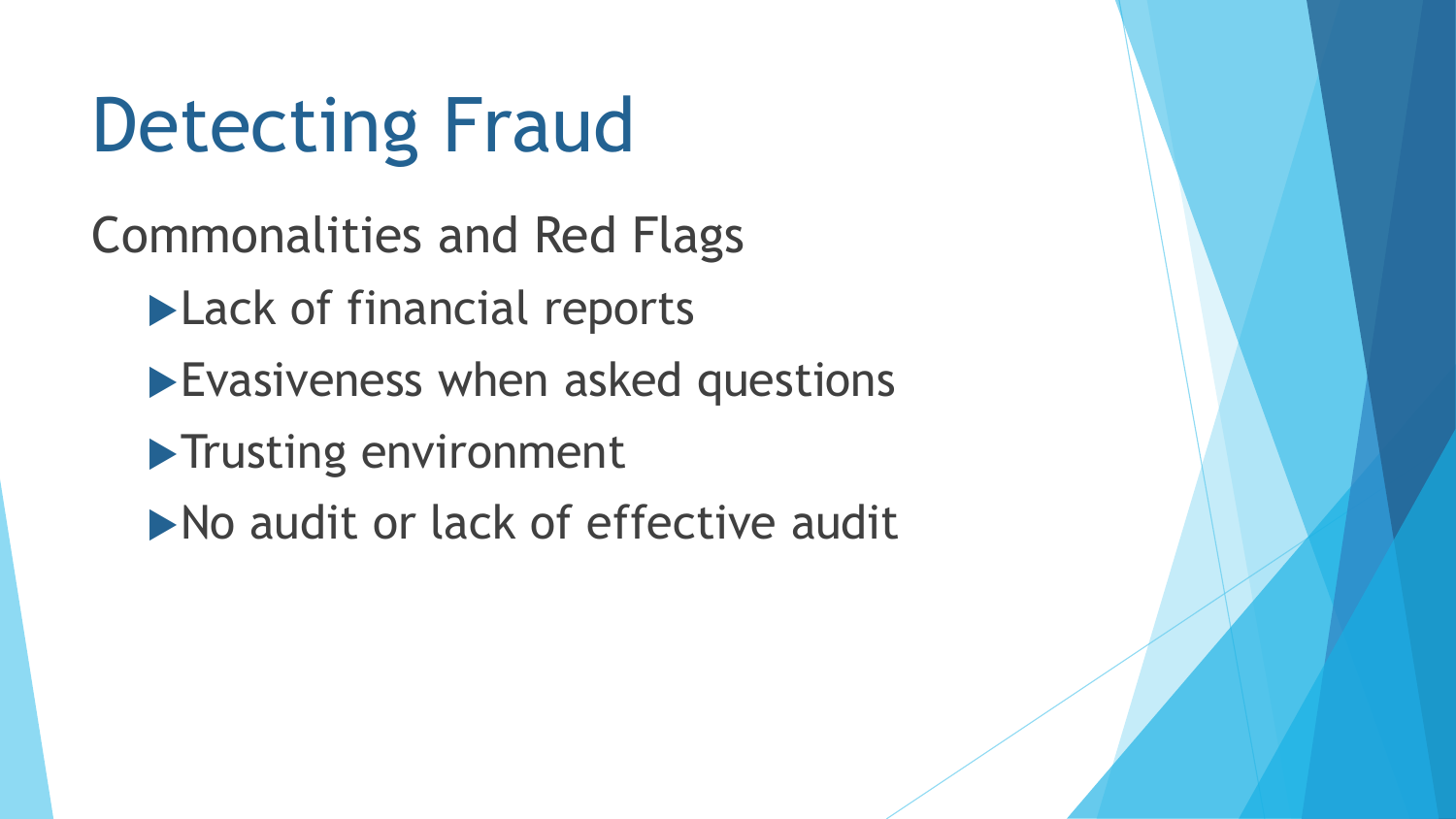#### Detecting Fraud (continued)

Commonalities and Red Flags

- **Access to credit cards**
- ▶Delinquent notices and late payment fees
- **Leaders noticed issues but did not feel** comfortable to voice concerns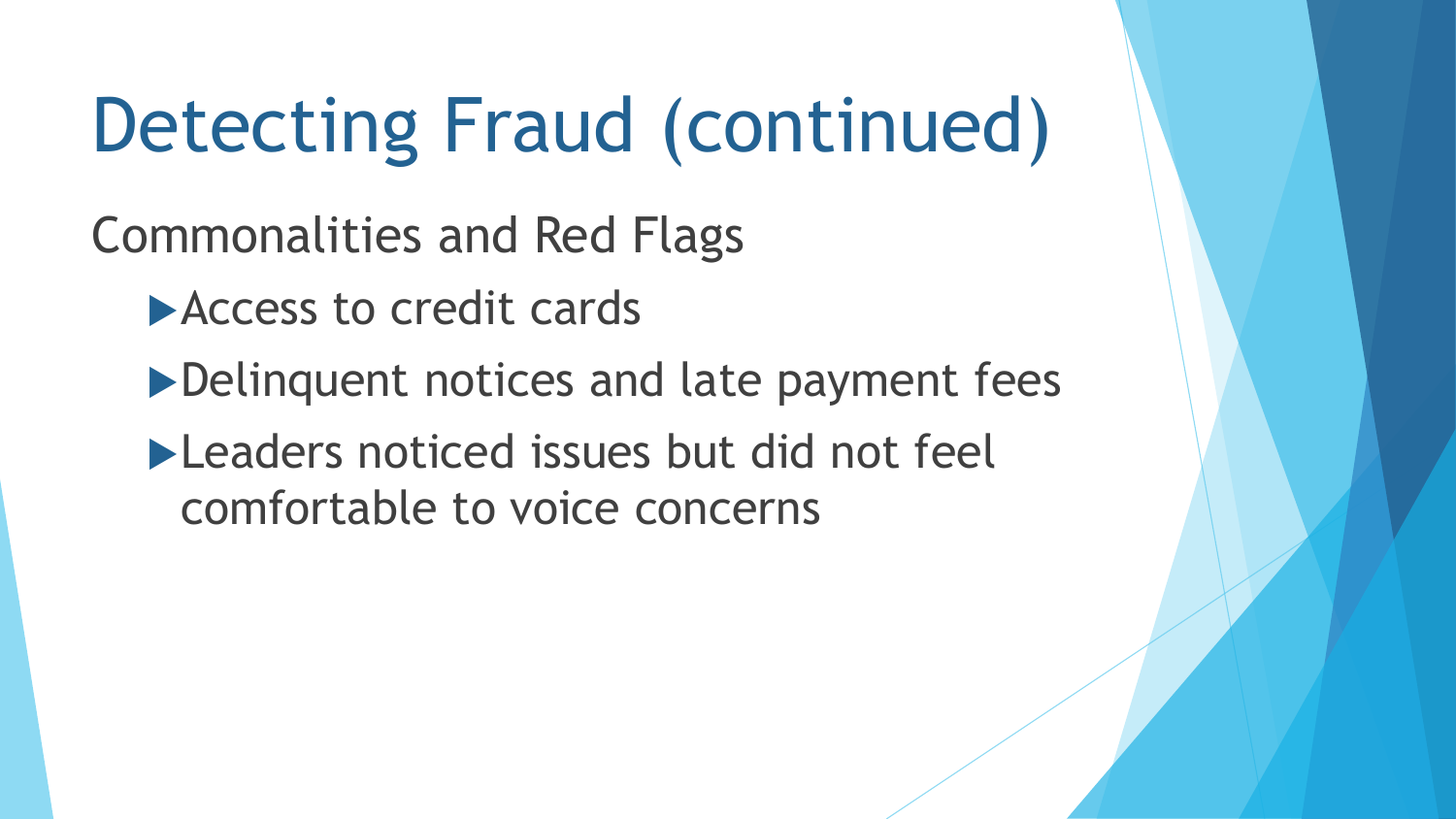#### Sample Credit Card Statement

|           | AND ALL BEC A                                                                                              | Account Ending        |           | p. 4/11    |
|-----------|------------------------------------------------------------------------------------------------------------|-----------------------|-----------|------------|
|           | <b>Detail Continued</b>                                                                                    |                       |           | ×          |
|           |                                                                                                            |                       |           | Amount     |
| 08/23/17  | SPEEDWAY 04626 398 542929802046268<br>5409619244<br>Description<br>Price<br>AUTOMATED FUEL DISP<br>\$26.02 | <b>BLACKSBURG</b>     | VA        | \$26.02    |
| 08/23/17  | <b>FIREHOUSE SUBS</b><br>5409610371<br><b>FOOD/BEVERAGE</b><br>\$37.00                                     | <b>BLACKSBURG</b>     | VA.       | \$37.00    |
| 08/24/17  | The Weight Club Mall 039300979713152<br>CIVIC & SOCIAL ASSOC                                               | Blacksburg            | VA        | \$40.00 in |
| 08/25/17  | <b>TARGET</b><br><b>DISCOUNT STORE</b>                                                                     | CHRISTIANSBURG        | VA        | \$158.09   |
| 08/31/17  | CALABASH NAUTICAL GIFT SH 461682000648<br>ECALLAHAN@ATMC.NET                                               | CALABASH              | <b>NC</b> | \$119.43   |
| 08/31/17  | <b>SUNSET BEACH TRADING COMP 000000001</b><br>9105790194<br>Description<br>REFER TO RECEIPT                | <b>SUNSET BEACH</b>   | NC        | \$61.88    |
| 09/02/17  | <b>KROGER</b><br>8008533033<br>Description<br>Price<br><b>AUTOMATED FUEL</b><br>\$33.24                    | CHRISTIANSBURG        | VA        | \$33.24    |
| 09/02/17  | <b>KROGER</b><br>8008533033<br><b>GROCERY STORES</b>                                                       | CHRISTIANSBURG        | VA        | $$58.60 -$ |
| 09/03/17  | GAP OUTLET US 1024<br>MEN'S/WOMEN'S CLOTHNG                                                                | <b>ALEXANDRIA</b>     | VA        | \$183.50   |
| 09/06/17  | <b>BATH &amp; BODY WORKS 0455</b><br>(540) 384-2887                                                        | <b>CHRISTIANSBURG</b> | VA        | \$109.93   |
| 09/07/17  | EXXONMOBIL 4208<br>540-862-5356<br>Description<br><b>GAS/SERVICES</b>                                      | <b>CLIFTON FORGE</b>  | VA        | \$20.07    |
|           | 09/07/17 LE ONE DELIGHTFUL 832544005621859<br>757-672-5220                                                 | BEVERLY               | MA        | \$29.48    |
| 09/10/17  | TARGET<br><b>DISCOUNT STORE</b>                                                                            | CHRISTIANSBURG        | VA        | $$53.66 -$ |
| 09/10/17. | CHIPOTLE 2971 0012<br>303-595-4000<br><b>Descridtion</b><br><b>FAST FOOD RESTAURAN</b>                     | <b>BLACKSBURG</b>     | VA        | \$10.52    |
| 09/10/17  | LULAROE TANYA LASAGNA 832544005340518<br>540-577-8660                                                      | <b>CHRISTIANSBUR</b>  | VA        | \$304.34   |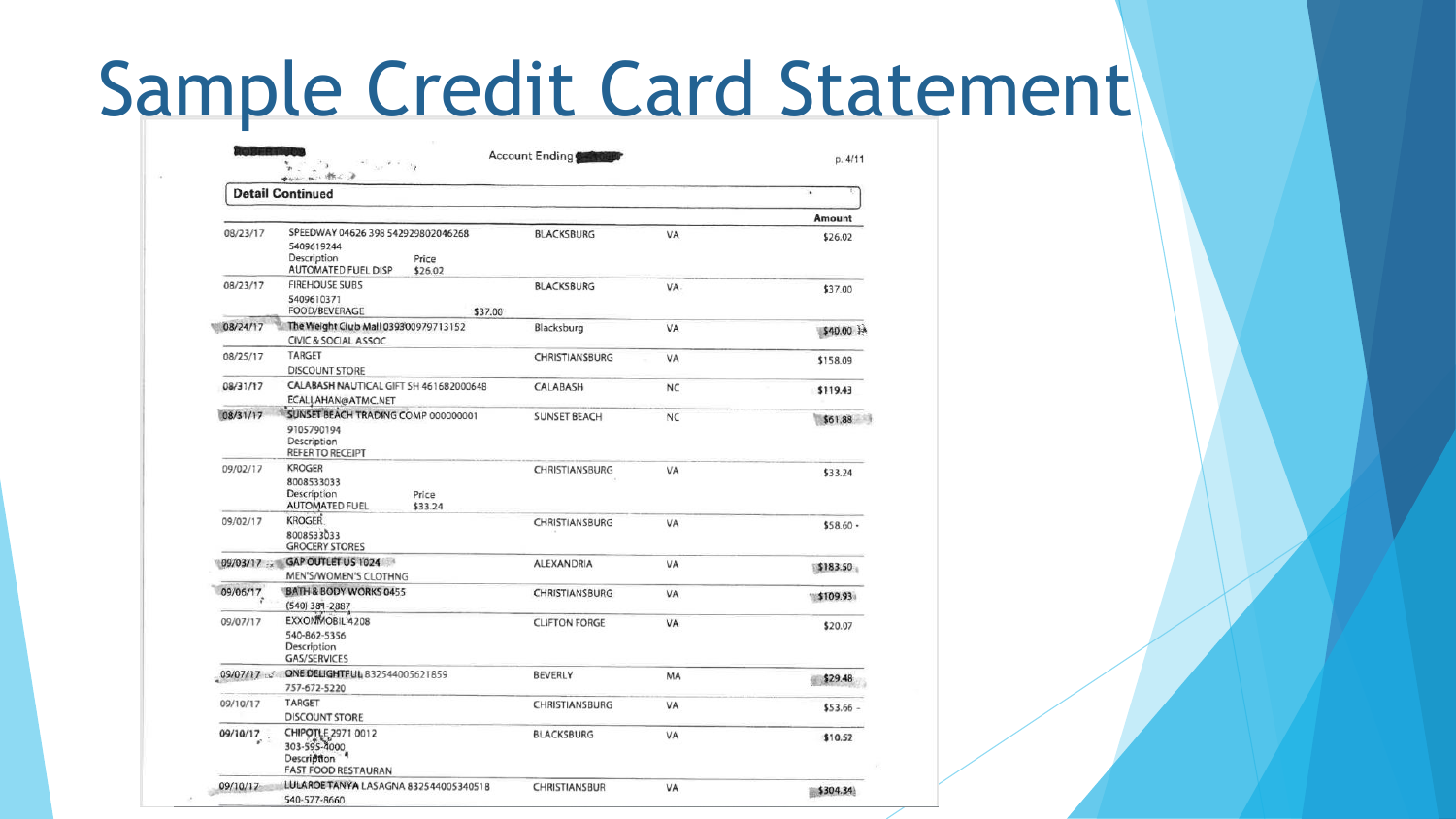#### What do you do if you suspect fraud?

- 1. Contact your District Superintendent and Conference Treasurer to discuss the situation
- 2. Identify key leaders who are independent of the situation
- 3. Conduct an investigation
- 4. Document the timeline of events and obtain records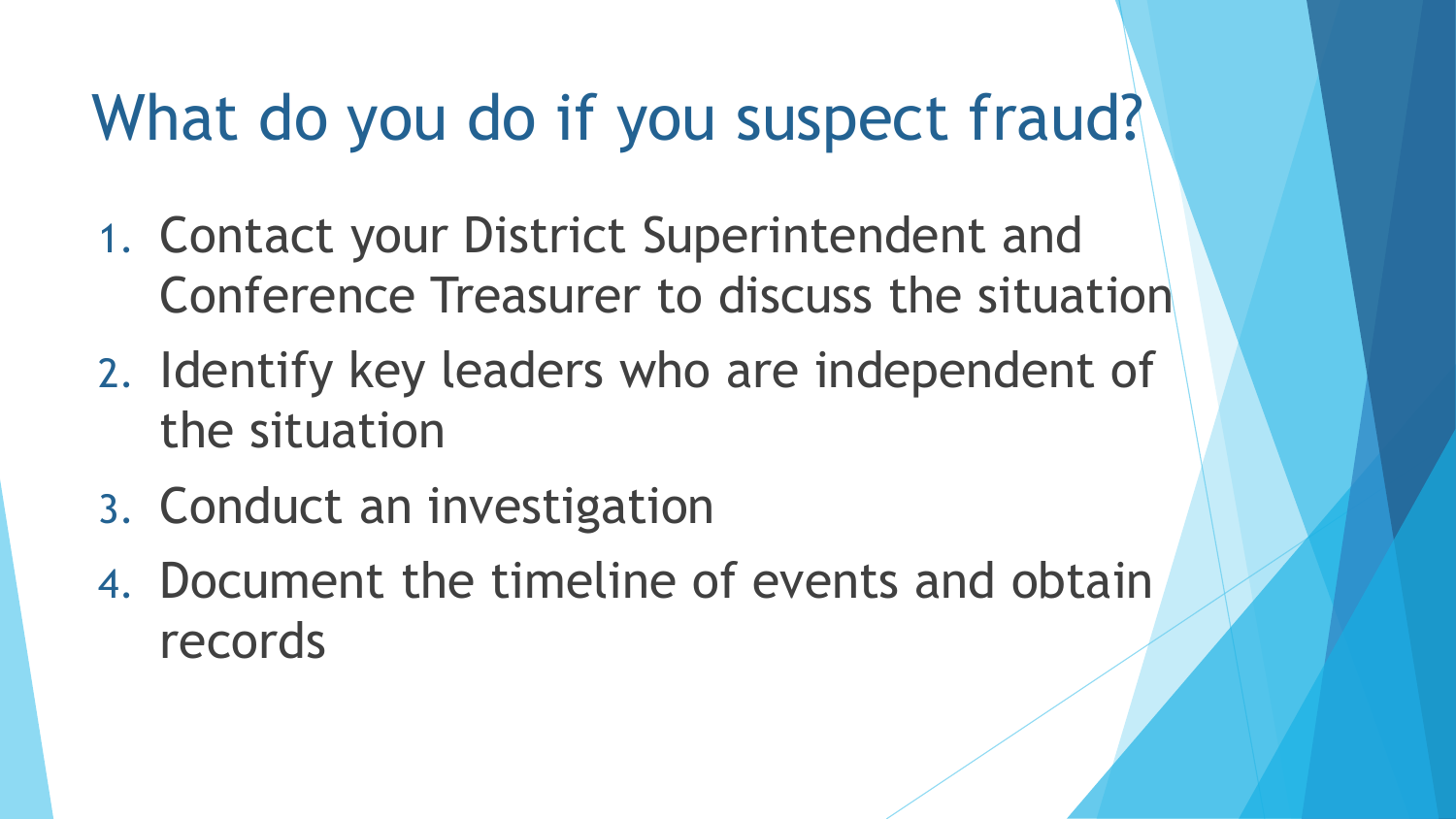#### What happens if fraud is discovered?

Depends on type and size of theft

- Discuss situation with key leaders
- ▶ Decide whether to call police
- Call insurance company
- When appropriate share with church members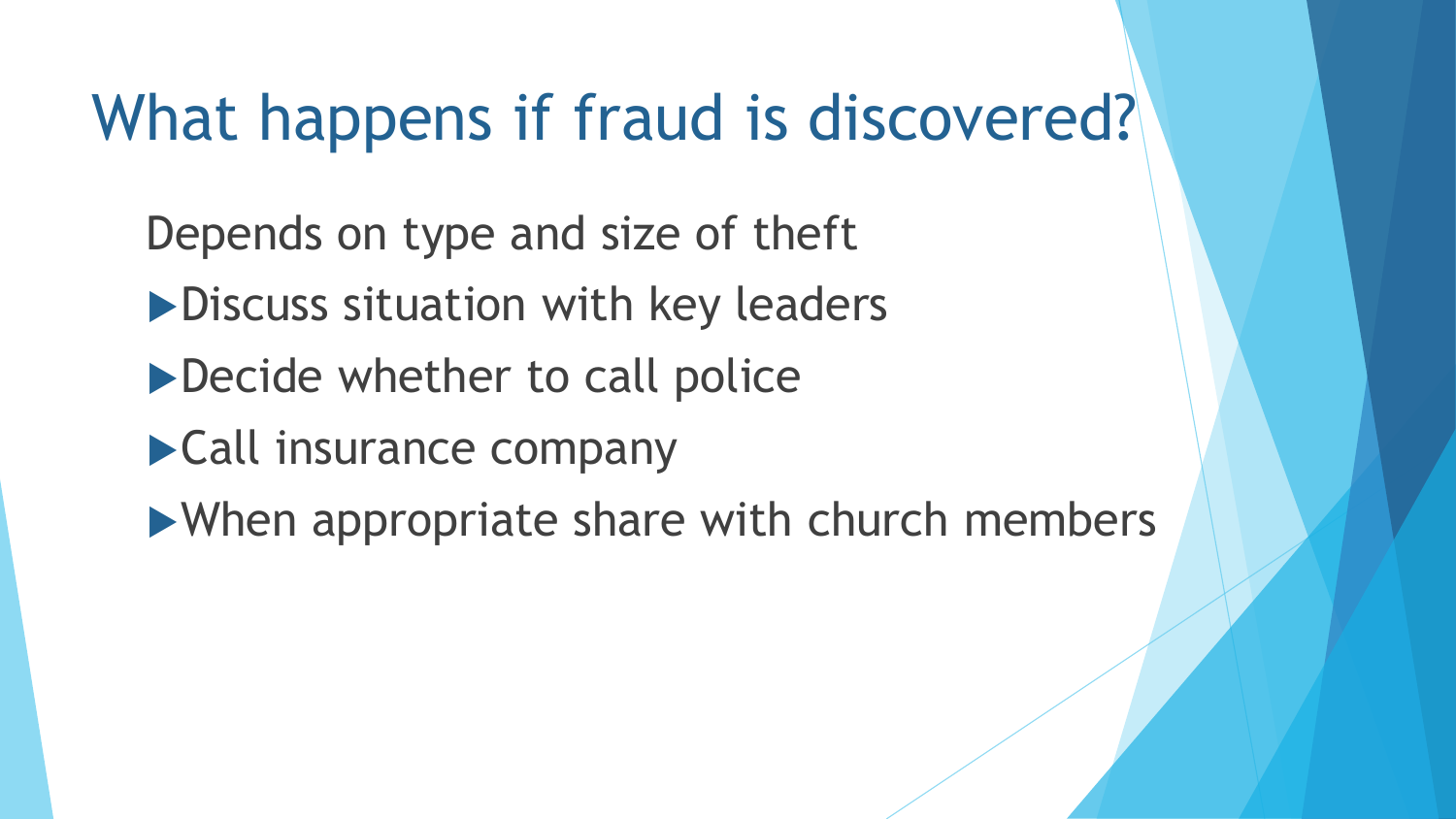#### Year End Statistics

Membership and participation Church assets and liabilities **Church expenses** Church income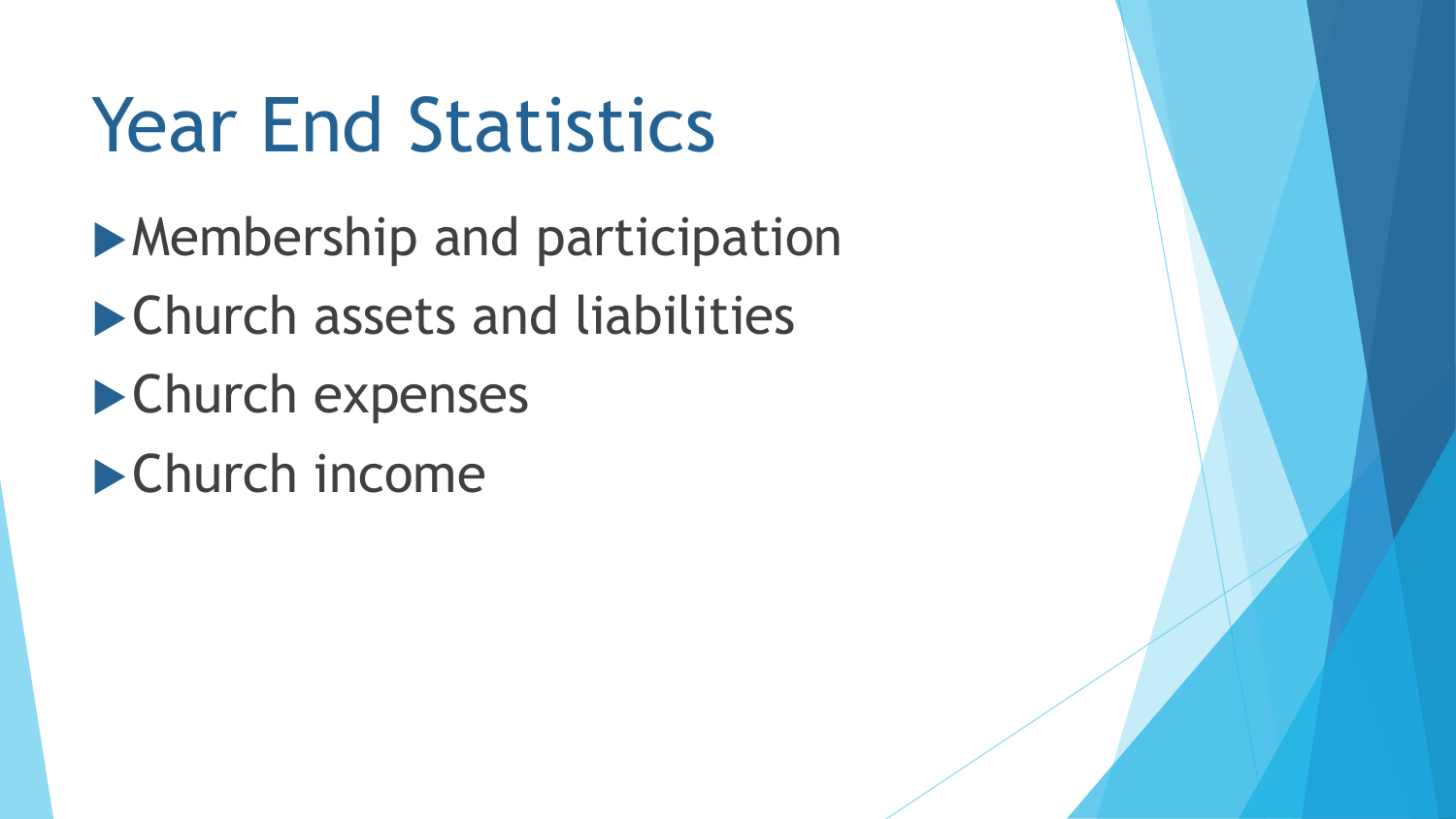#### Common mistakes

- **Report whole dollars, no cents**
- **Mortgage payments and capital improvements** should not be reported as Operating expenses
- ▶ Benevolent expenses for the benefit outside the church should not be reported as Operating or Program expenses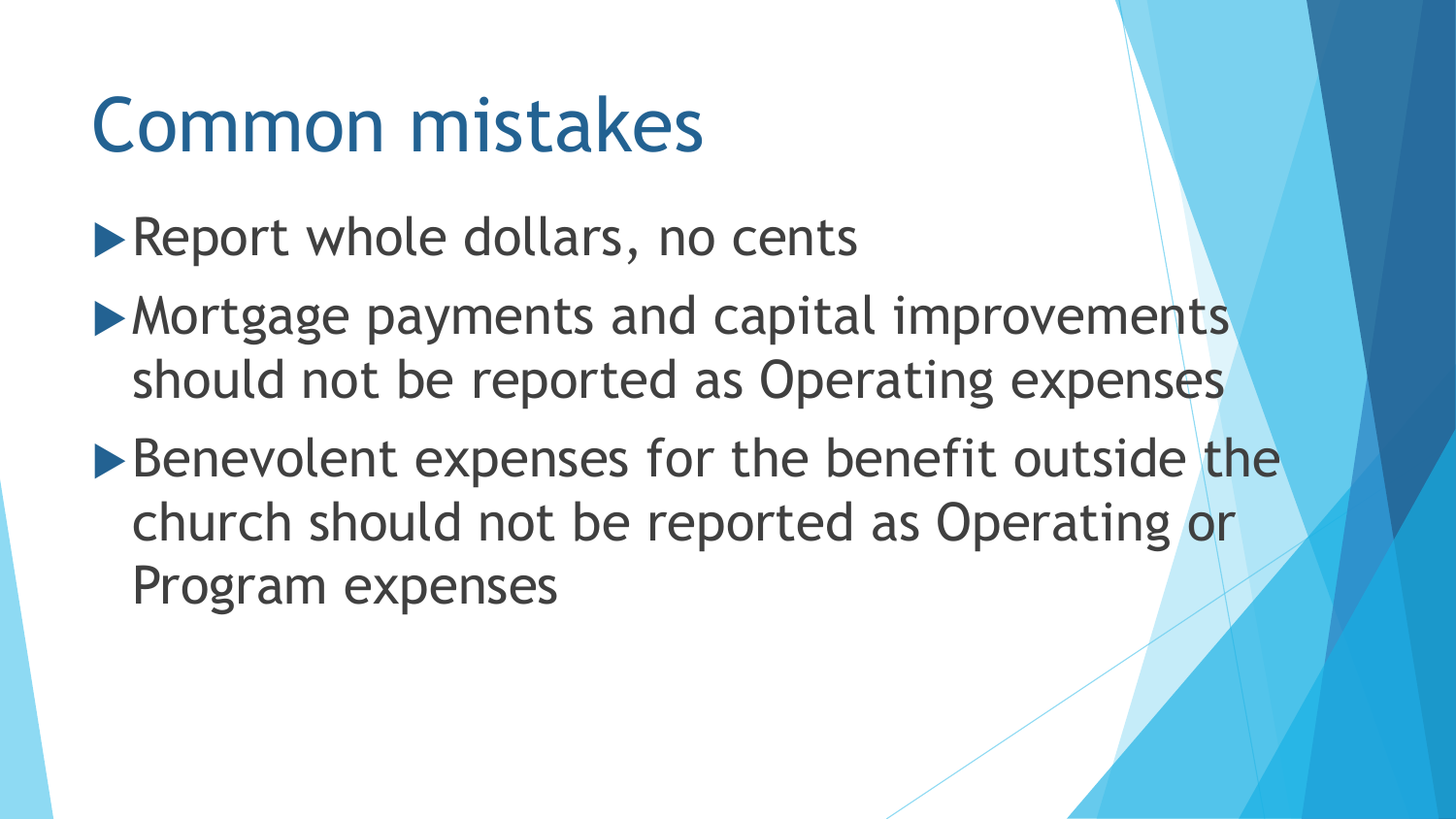#### Common mistakes

- Membership its okay to correct
	- Line 2c correct previous year's reporting errors of total professing membership numbers by addition
	- Line 5c correct previous year's reporting errors of total professing membership number by subtraction
- Brief explanation each line item shows you the % change from the previous year; be sure to enter an explanation for big changes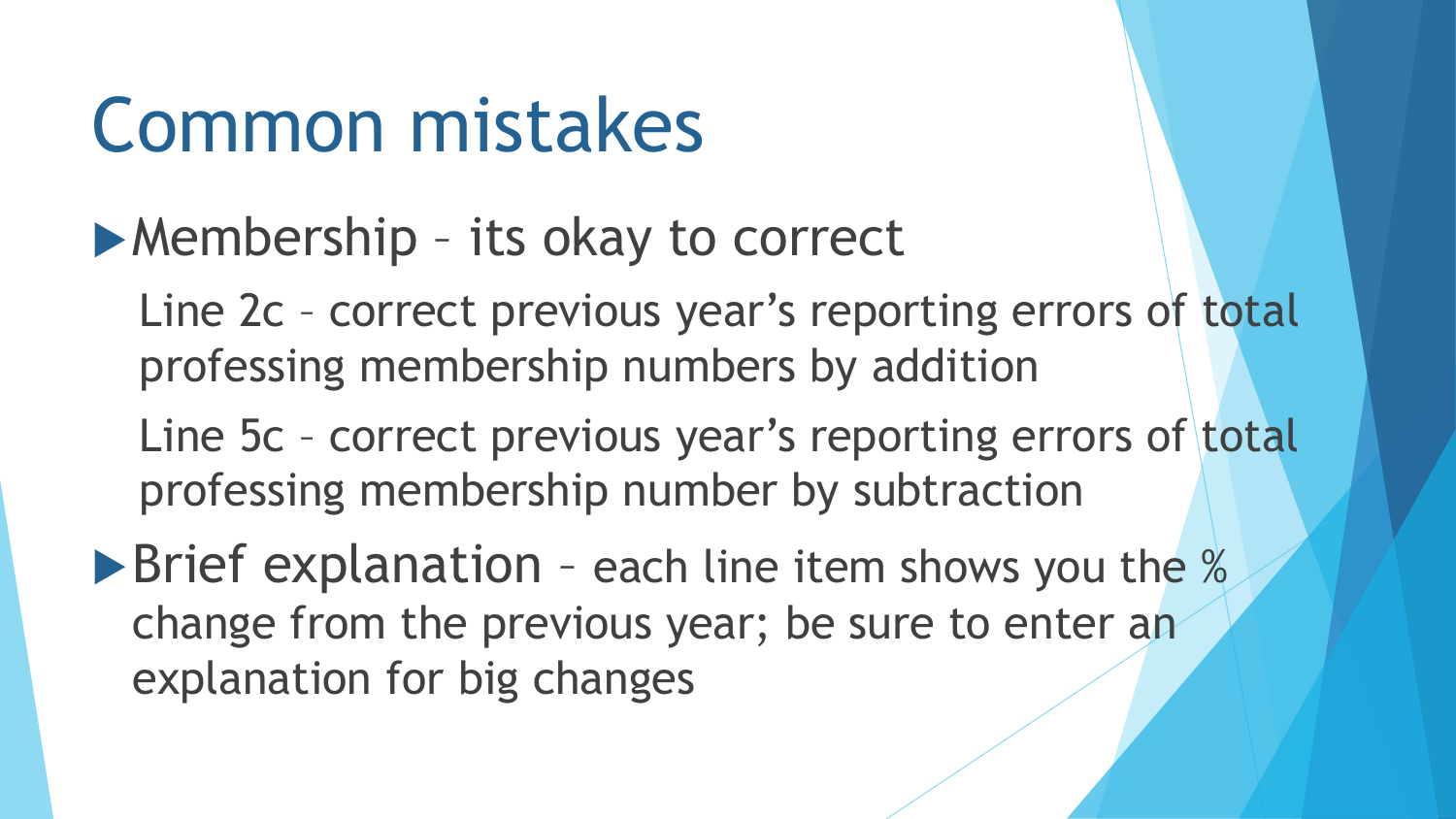#### Apportionment Data Verification

- In Issued to all pastors and treasurers
- ▶ Compares two years of expenses
- **Make changes directly in EVC**
- Important to be accurate because this information is used for the Apportionment calculation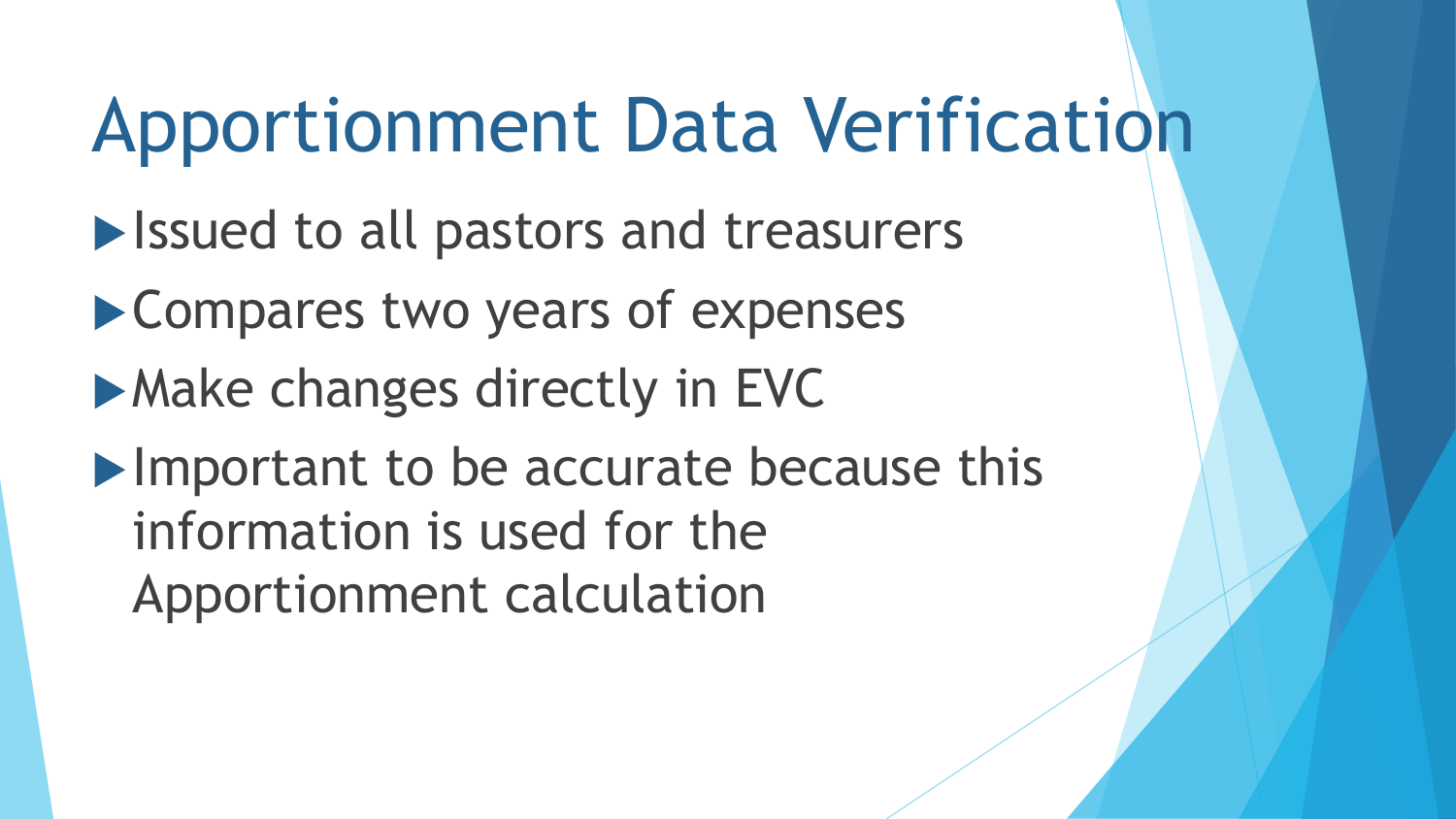#### Local church expenses

- **39** Clergy pension benefits paid to VUMPI for CRSP/CPP
- **43** Total amount of accountable reimbursement paid to/for all persons reported in lines 41a-c
- **44** Total amount of cash allowances paid to/for all persons reported in lines 41a-c (non-accountable)
- **45** Total amount paid in salary and benefits for all other church staff and diaconal ministers.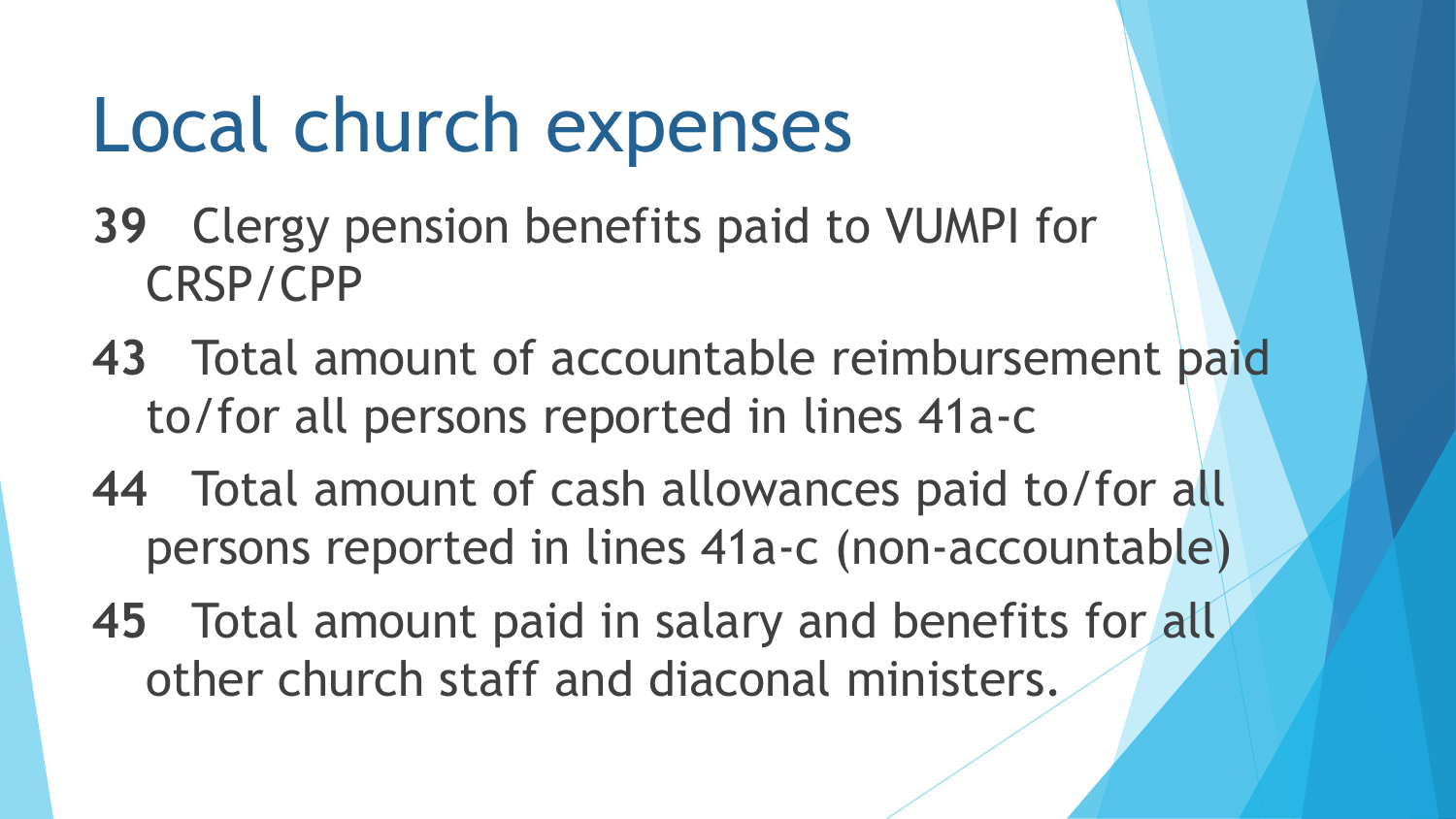## Local church expenses (continued)

#### **Base Compensation**

- 41a Base compensation paid to Senior Pastor or other persons appointed in the lead pastor role of the church (this person) could be an elder, deacon, supply pastor, local pastor, retired pastor)
- **41b** Base compensation paid to all Associate Pastor(s) appointed to this role of the church
- **41c** Base compensation paid to any Deacon not included in lines 41a-b

#### **Housing Benefits**

**42a-c** Housing allowances or housing expenses paid by the church for parsonage corresponding with persons reported in lines 41a-c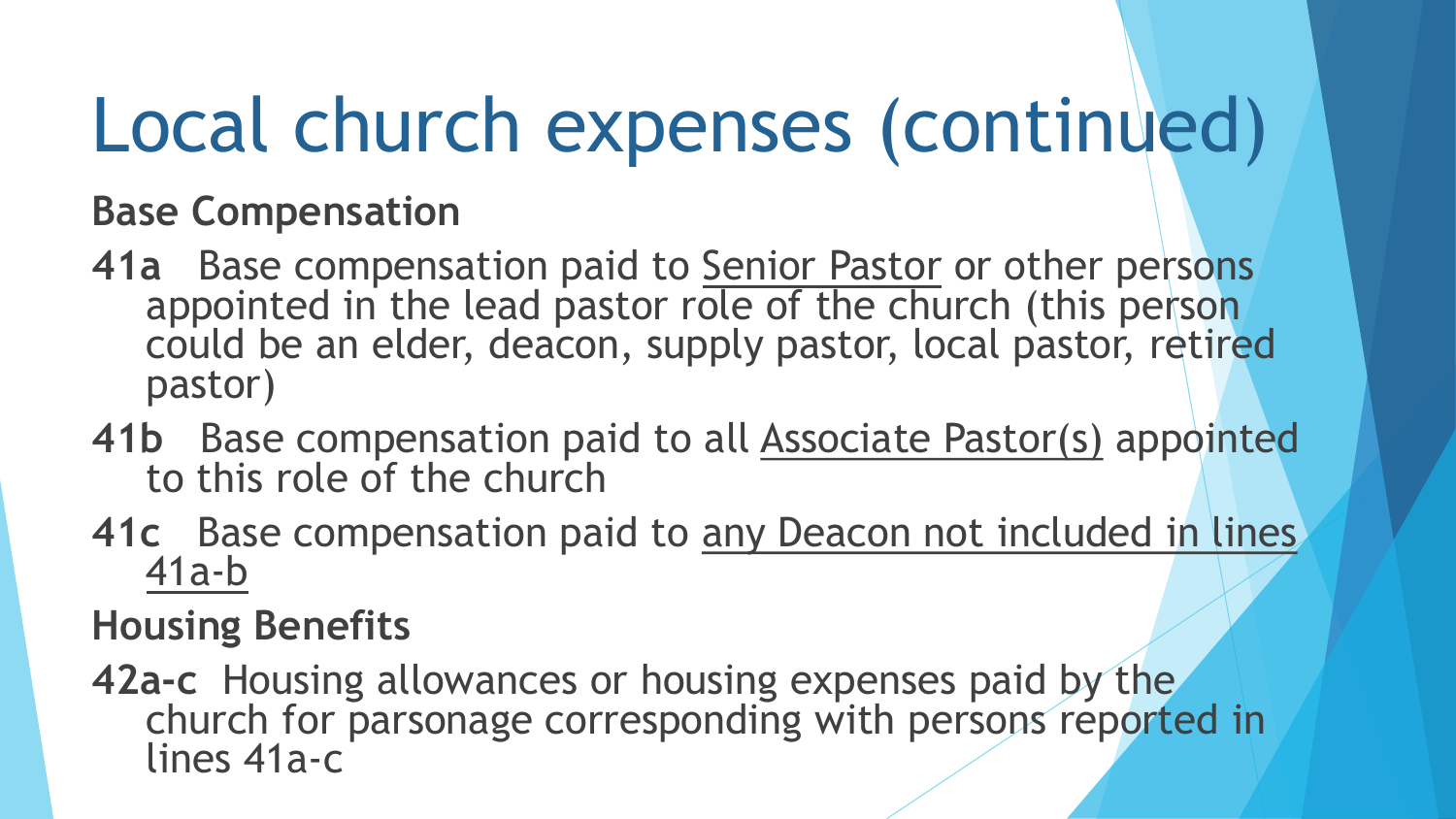#### Local church expenses (continued)

- **46** Total amount spent for local church program expenses (report the total of all amounts spent on local church programs for the purposes of education, witness, outreach, mercy, communication, worship, and other ministries) Do not include amounts given to support benevolences.
- **47** Total amount spent for other local church operating expenses (report operating expenses such as office expenses, property maintenance, insurance, utilities, etc) Do not include expenses related to the parsonage, it is reported on Lines 42a-c.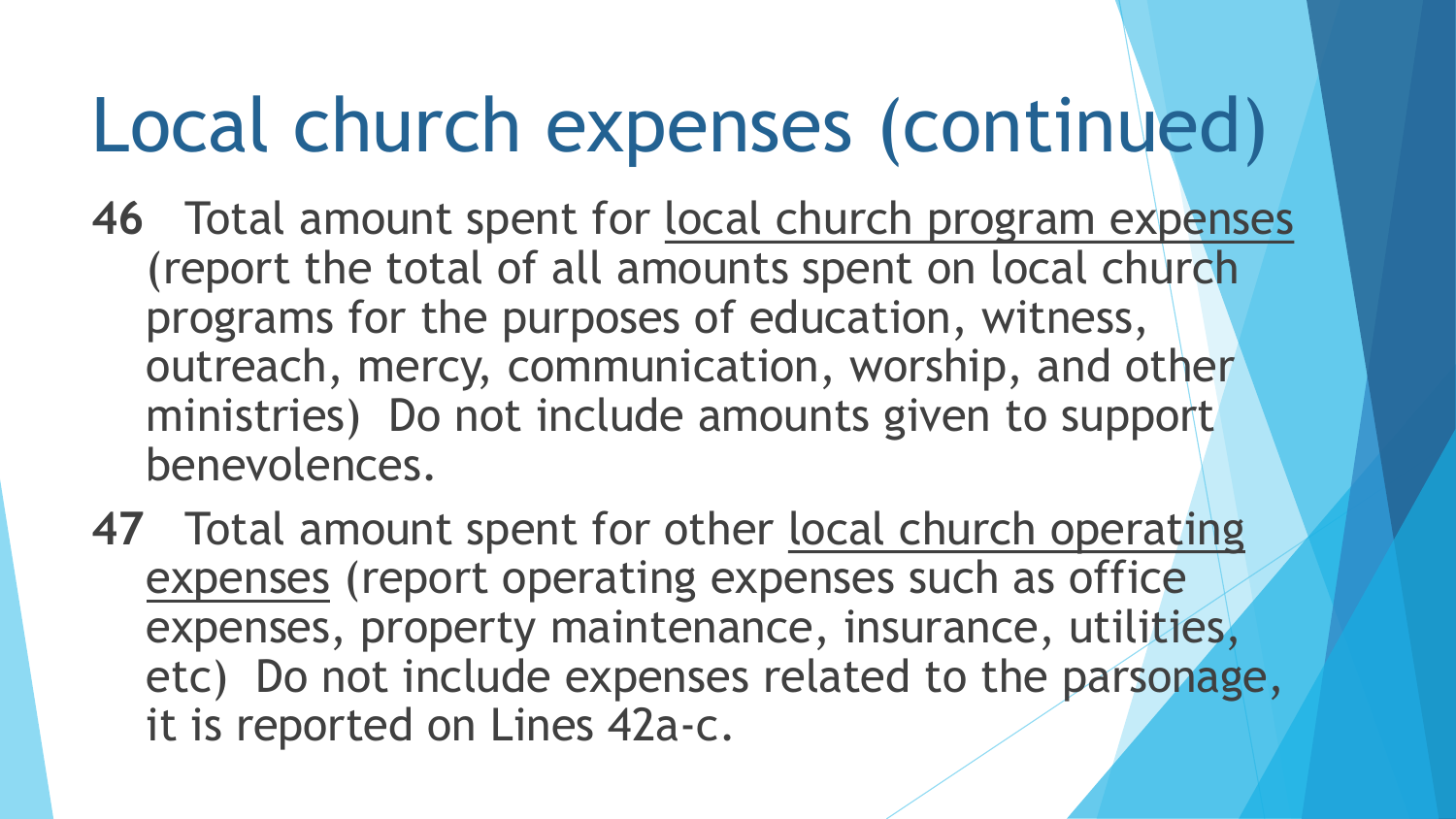#### 2021 Apportionment Formula

**For all Apportionments except Active Clergy Health**

**2019 Local Church Expenses**

**2019 All Churches Expenses**

 $+$ 

= **Church**

**Conference** Decimal X Budget =

**Your Church Ministry Share**

**For Active Clergy Health Apportionment**

**TIER 1 \$5,000 flat amt for each full-time active clergy**

**TIER 2** Your clergy's salary = **divided by all clergy's salary**

**Your Church's Share of Active Clergy Health**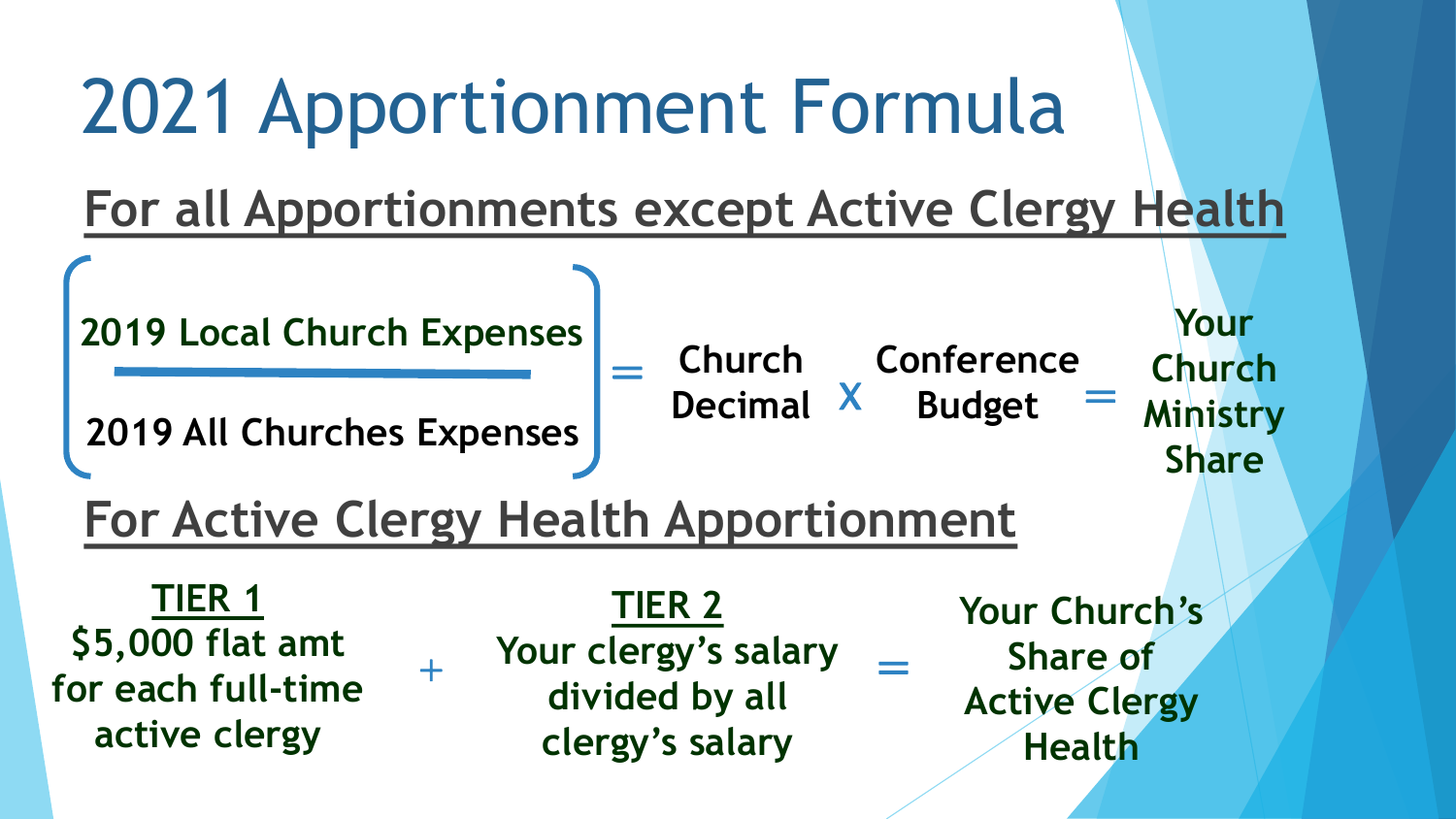| <b>Council on Finance and Administration</b><br>SECTION I - Approved Conference Budget for 2021 |   |            |                          |         |                |             |  |  |  |  |
|-------------------------------------------------------------------------------------------------|---|------------|--------------------------|---------|----------------|-------------|--|--|--|--|
|                                                                                                 |   |            |                          |         |                |             |  |  |  |  |
| <b>Conference Apportionments</b>                                                                |   |            |                          |         |                |             |  |  |  |  |
| 401 - Conference Mission & Ministries                                                           | Α | 3,140,000  | 2,510,000                | 9.01%   | (630,000)      | $-20.06%$   |  |  |  |  |
| 402 - Conference Services                                                                       | B | 1,990,000  | 1,830,000                | 6.57%   | (160,000)      | $-8.04%$    |  |  |  |  |
| 403 - District Superintendents Fund                                                             |   | 2,000,000  | 1,820,000                | 6.54%   | (180,000)      | $-9.00%$    |  |  |  |  |
| 404 - Equitable Compensation                                                                    |   | 250,000    | 200,000                  | 0.72%   | (50,000)       | $-20.00%$   |  |  |  |  |
| 405 - Church Extension & Development                                                            |   | 1,200,000  | 900,000                  | 3.22%   | (300,000)      | $-25.00%$   |  |  |  |  |
| 406 - Virginia Education Fund                                                                   |   | 600,000    | 420,000                  | 1.51%   | (180,000)      | $-30.00%$   |  |  |  |  |
| <b>Total Conference Apportionments</b>                                                          |   | 9,180,000  | 7,680,000                | 27.57%  | (1,500,000)    | $-16.34%$   |  |  |  |  |
| <b>Clergy Benefits Apportionments</b>                                                           |   |            |                          |         |                |             |  |  |  |  |
| 407 - Active Clergy Health                                                                      |   | 9,710,000  | 9,710,000                | 34.87%  | $\overline{a}$ | 0.00%       |  |  |  |  |
| 408 - Retired Clergy Health                                                                     |   | 6,060,000  | 6,060,000                | 21.76%  | $\overline{a}$ | 0.00%       |  |  |  |  |
| 409 - Pension Liability Assessment - Pre 82                                                     |   | 750,000    | $\overline{\phantom{a}}$ | 0.00%   | (750,000)      | $-100.00\%$ |  |  |  |  |
| <b>Total Clergy Benefit Apportionments</b>                                                      |   | 16,520,000 | 15,770,000               | 56.63%  | (750,000)      | $-4.54%$    |  |  |  |  |
| <b>General &amp; Jurisdictional Apportionments</b>                                              |   |            |                          |         |                |             |  |  |  |  |
| 410 - Episcopal Fund                                                                            |   | 870,000    | 865,000                  | 3.11%   | (5,000)        | $-0.57%$    |  |  |  |  |
| 411 - World Service                                                                             |   | 2,925,000  | 2,150,000                | 7.72%   | (775,000)      | $-26.50%$   |  |  |  |  |
| 412 - General & Interdenominational Fund                                                        |   | 480,000    | 325,000                  | 1.17%   | (155,000)      | $-32.29%$   |  |  |  |  |
| 413 - Ministerial Education                                                                     |   | 990,000    | 675,000                  | 2.42%   | (315,000)      | $-31.82%$   |  |  |  |  |
| 414 - Black College Fund                                                                        |   | 395,000    | 315,000                  | 1.13%   | (80,000)       | $-20.25%$   |  |  |  |  |
| 415 - Africa University Fund                                                                    |   | 90,000     | 70,000                   | 0.25%   | (20,000)       | $-22.22%$   |  |  |  |  |
| <b>Total General &amp; Jurisdictional Apportionments</b>                                        |   | 5,750,000  | 4,400,000                | 15.80%  | (1,350,000)    | $-23.48%$   |  |  |  |  |
| <b>Total Apportionments</b>                                                                     |   | 31,450,000 | 27,850,000               | 100.00% | (3,600,000)    | $-11.45%$   |  |  |  |  |

**NOTE:** Beginning in 2021, the Apportionment 416 - Interdenominational Cooperation Fund has been combined with the Apportionment 412 - General and Jurisdictional Fund Apportionment. The total apportionment for 2021 Interdenominational Cooperation Fund is \$10,000.

Annual Conference Budget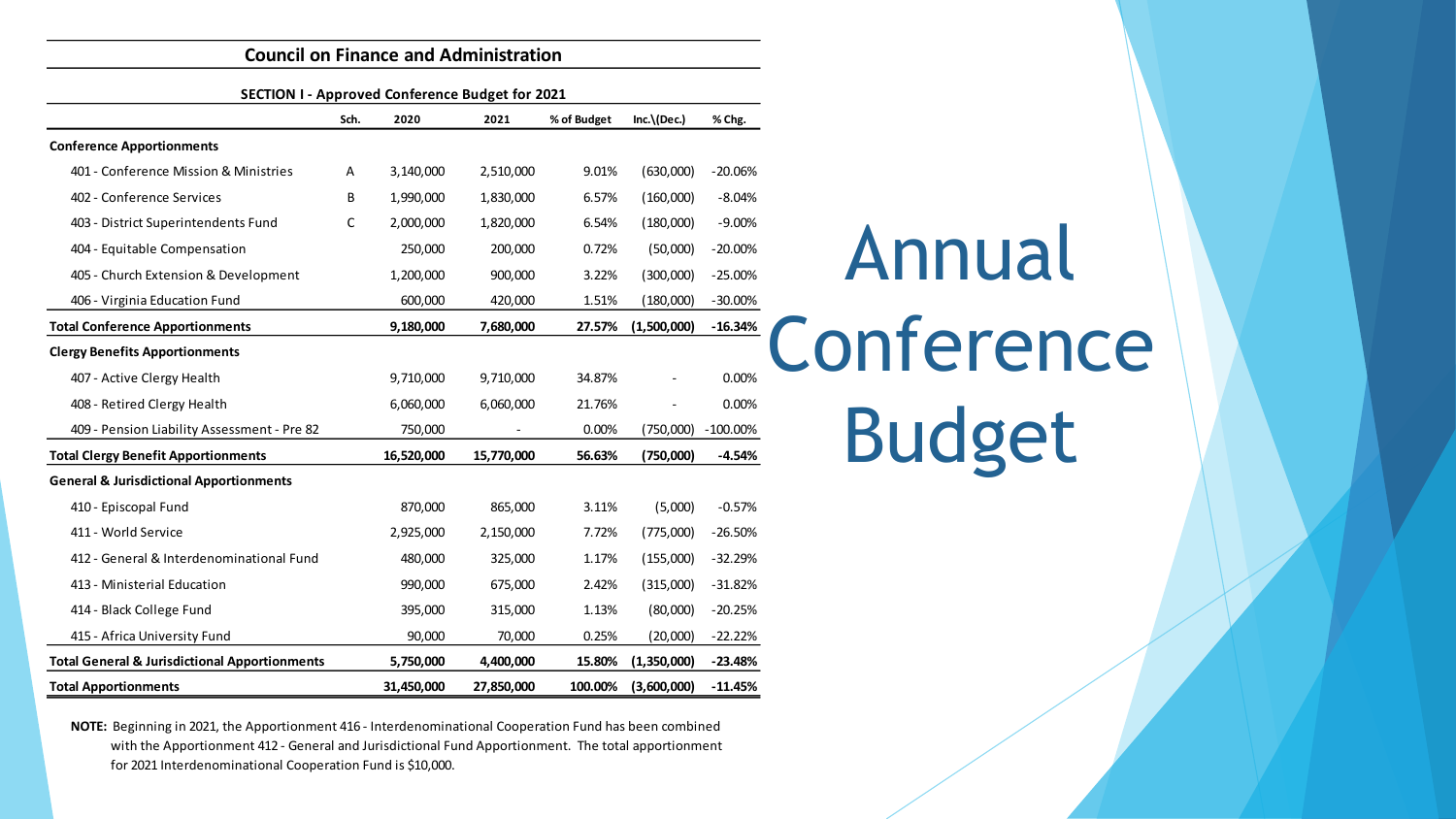#### Apportionment Prioritization

- **Pay all of Priority 1 before paying Priority 2**
- ▶ Your church will be recognized as paying 100% for the year if all of Priority 1 is paid
- If you add all of your 2021 Apportionments, priority 1 is approx 82.2% and Priority 2 is approx 17.8%.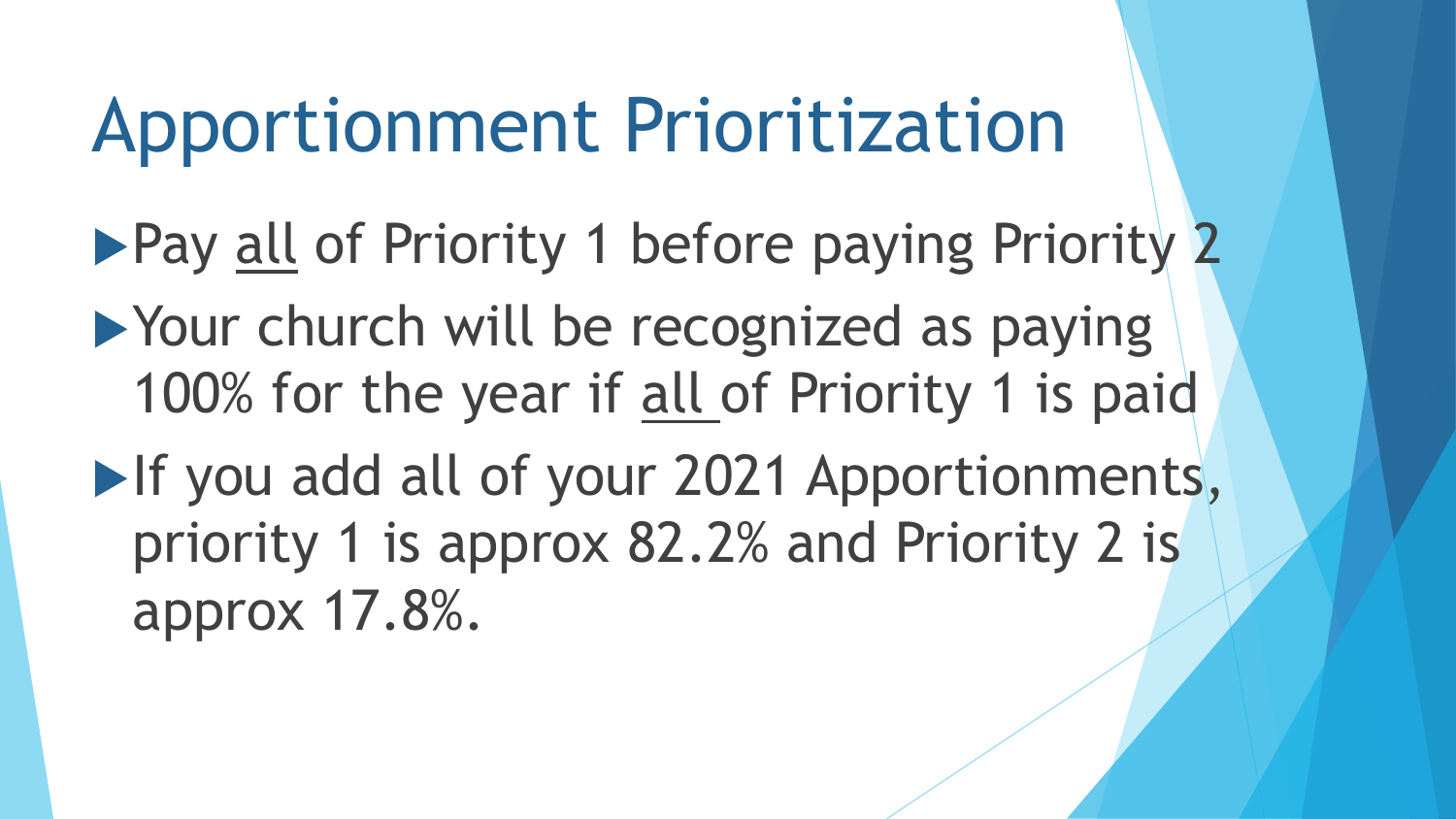#### Online Apportionments

- ▶Go to [www.vaumcpayapp.org](http://www.vaumcpayapp.org/) to make online payments; transitioning to a new online system in spring of 2021
- **Pay apportionments and benevolences online** or set up monthly automatic payments by contacting our office